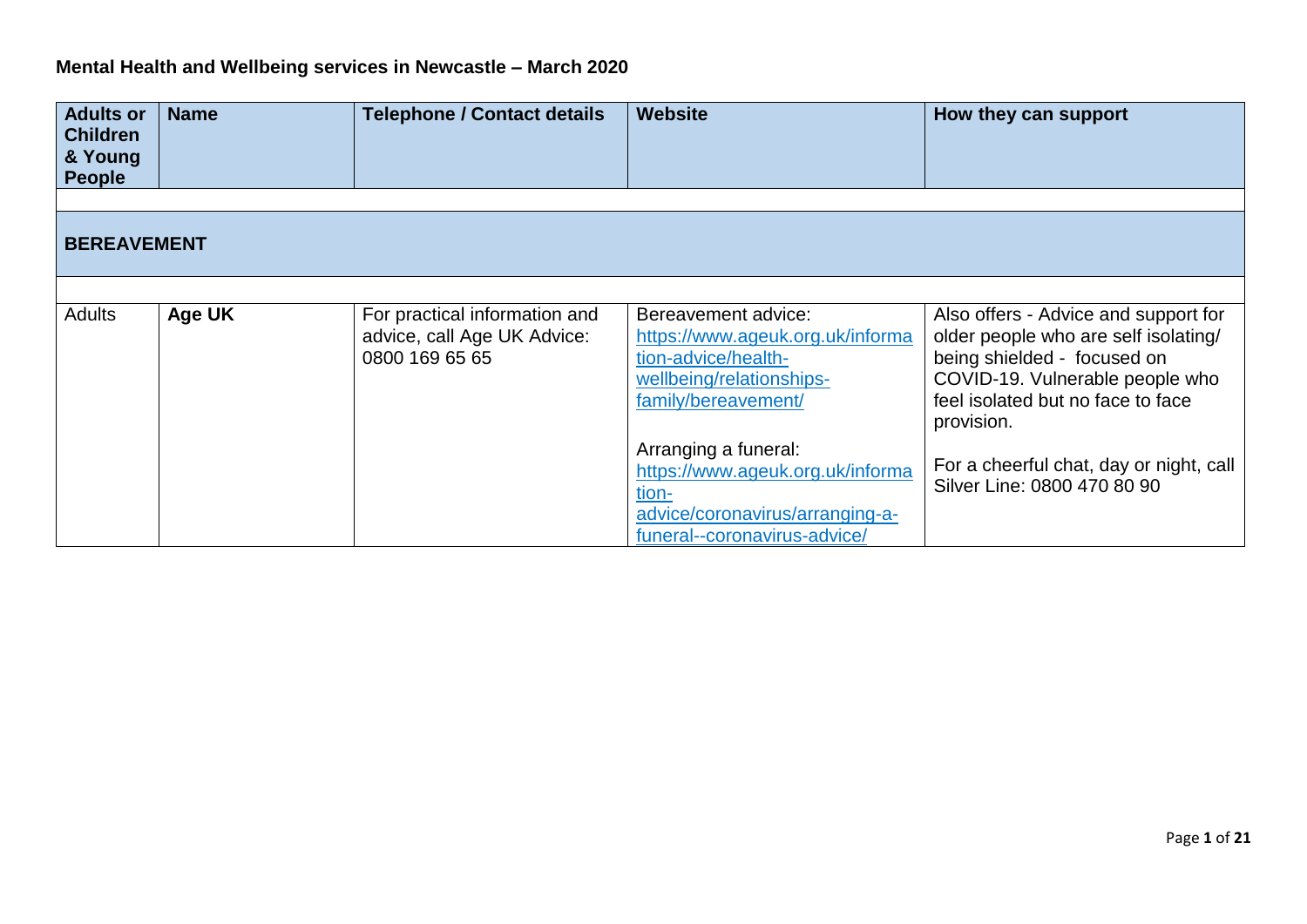| <b>Adults</b> | <b>Bereavement</b><br><b>Advice Centre</b> | 0800 634 9494                                                                                                | bereavementadvice.org                                                                                                                                                                                                | Bereavement Advice Centre is a<br>free helpline and web-based<br>information service. They give<br>practical information and advice and<br>signposting on the many issues and<br>procedures that face us after the<br>death of someone close.                                                                                                                                              |
|---------------|--------------------------------------------|--------------------------------------------------------------------------------------------------------------|----------------------------------------------------------------------------------------------------------------------------------------------------------------------------------------------------------------------|--------------------------------------------------------------------------------------------------------------------------------------------------------------------------------------------------------------------------------------------------------------------------------------------------------------------------------------------------------------------------------------------|
|               |                                            |                                                                                                              |                                                                                                                                                                                                                      | They welcome calls from bereaved<br>people and the professionals and<br>volunteers who support them.<br><b>Bereavement Advice Centre helps</b><br>many people every day and aims to<br>give straightforward, useful advice<br>when you need it.                                                                                                                                            |
| <b>Adults</b> | <b>Cruse Bereavement</b><br>Care           | 08444 779400<br>For local services the contact<br>details are: 0191 276 5533<br>Email: tyneside@cruse.org.uk | www.cruse.org.uk<br>For local services the link is<br>https://www.cruse.org.uk/get-<br>help/local-services/north-<br>east/tyneside or the contact<br>details are Tel: 0191 276 5533,<br>Email: tyneside@cruse.org.uk | <b>Cruse Bereavement Care promotes</b><br>the well-being of bereaved people<br>and enables anyone bereaved by<br>death to understand their grief and<br>cope with their loss. As well<br>providing free care to all bereaved<br>people, the charity also offers<br>information, support and training<br>services to those who are looking<br>after them.<br>For local services the link is |
|               |                                            |                                                                                                              |                                                                                                                                                                                                                      | https://www.cruse.org.uk/get-<br>help/local-services/north-<br>east/tyneside or the contact details<br>are Tel: 0191 276 5533, Email:<br>tyneside@cruse.org.uk                                                                                                                                                                                                                             |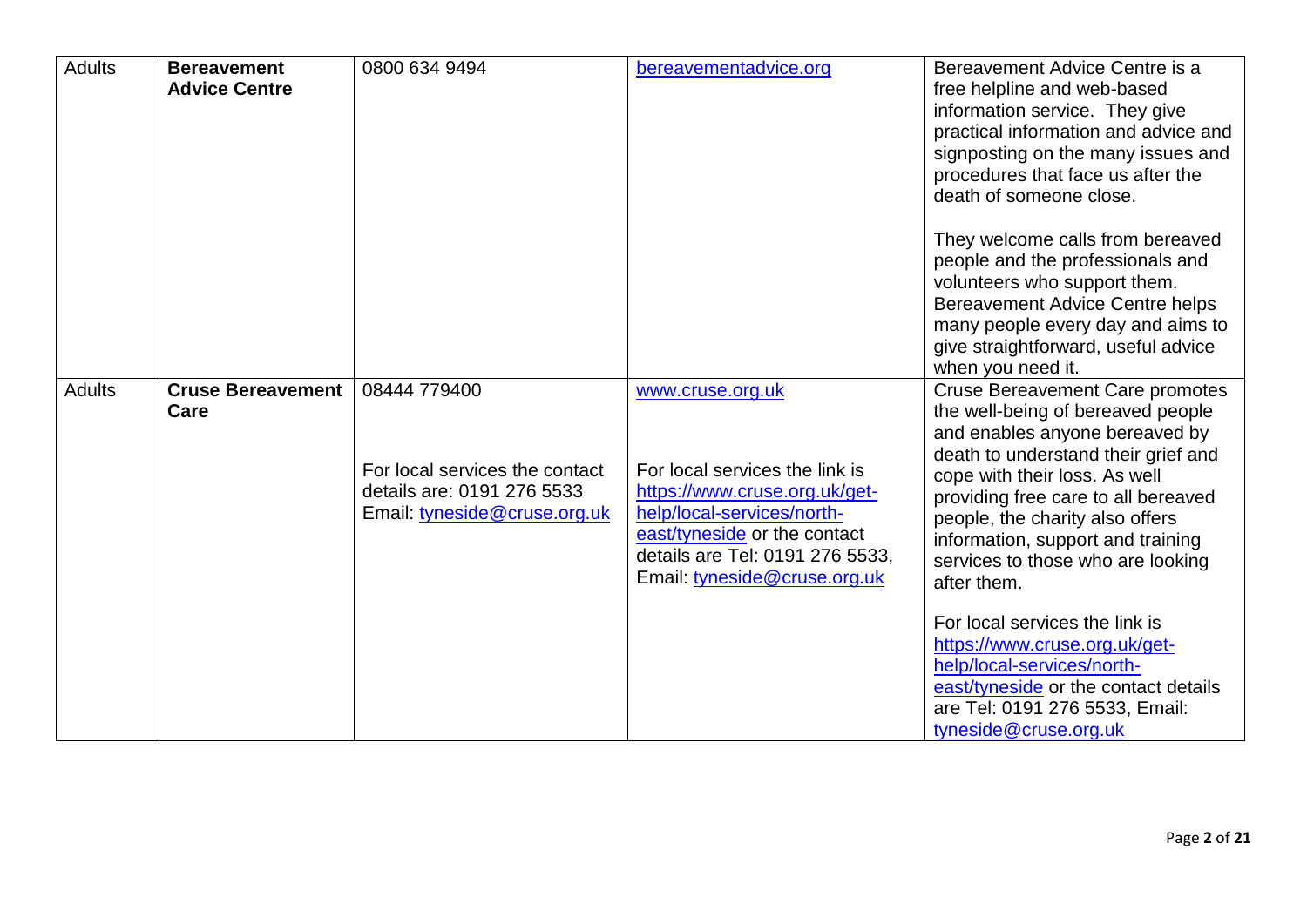| <b>Adults</b> | <b>Health Assured</b><br><b>Employee</b><br><b>Assistance</b><br>Programme | 0800 0305182                                                        | www.healthassuredeap.co.uk<br>Login: Newcastle. Password:<br>Council.                                                               | The Health Assured telephone<br>helpline is free, independent,<br>confidential and provides<br>counselling and legal and financial<br>information issue 24 hours a day. To<br>use their telephone services call<br>free on 0800 0305182 at any time.<br>There is also an online service<br>www.healthassuredeap.co.uk<br>Login: Newcastle. Password:<br>Council |
|---------------|----------------------------------------------------------------------------|---------------------------------------------------------------------|-------------------------------------------------------------------------------------------------------------------------------------|-----------------------------------------------------------------------------------------------------------------------------------------------------------------------------------------------------------------------------------------------------------------------------------------------------------------------------------------------------------------|
| <b>Adults</b> | Information now -<br>bereavement                                           |                                                                     | www.informationnow.org.uk/articl<br>e/bereavement/                                                                                  | Provides a range of signposts to<br>other organisations and information<br>on coping with bereavement                                                                                                                                                                                                                                                           |
| <b>Adults</b> | <b>Newcastle City</b><br><b>Council</b>                                    | 0191 211 6941<br>Email:<br>bereavementservices@newcastle<br>.gov.uk | https://www.newcastle.gov.uk/ser<br>vices/births-deaths-and-<br>marriages/bereavement-<br>services/contact-bereavement-<br>services | Bereavement Services. Newcastle City<br><b>Council Arches Reception. Civic</b><br>Centre. Newcastle upon Tyne. NE1<br>8QH.<br>Monday to Friday 8.15am to 4:15pm                                                                                                                                                                                                 |
| <b>Adults</b> | <b>NHS website</b>                                                         |                                                                     | www.nhs.uk/conditions/stress-<br>anxiety-depression/coping-with-<br>bereavement/                                                    | Provides advice and information<br>about coping with bereavement and<br>signposts to additional websites                                                                                                                                                                                                                                                        |
| <b>Adults</b> | <b>The Samaritans</b>                                                      | 116123                                                              | https://www.samaritans.org<br>local website:<br>www.samaritans.org/branches/ne<br>wcastle                                           | Offers free emotional support and a<br>24 hour helpline                                                                                                                                                                                                                                                                                                         |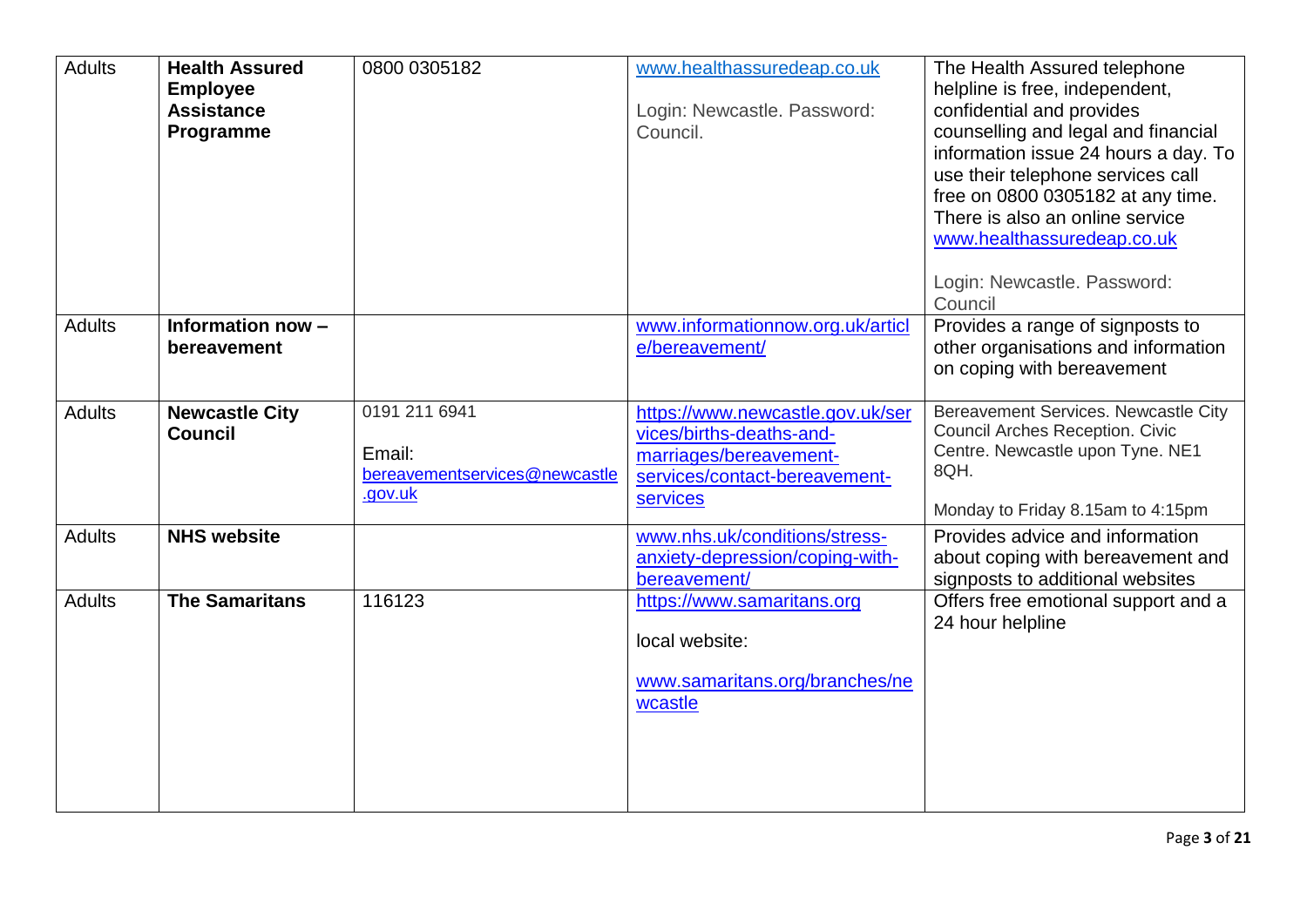| <b>Support for bereaved parents &amp; Families</b>      |                                                          |                |                                            |                                                                                                                                                                                                                                                                                                                                                                                                                                                                    |
|---------------------------------------------------------|----------------------------------------------------------|----------------|--------------------------------------------|--------------------------------------------------------------------------------------------------------------------------------------------------------------------------------------------------------------------------------------------------------------------------------------------------------------------------------------------------------------------------------------------------------------------------------------------------------------------|
| Adults &<br><b>Families</b>                             | <b>Child Bereavement</b><br><b>UK</b>                    | 0800 02 888 40 | www.childbereavementuk.org                 | <b>Child Bereavement UK supports</b><br>families and educates professionals<br>when a baby or child dies or is<br>dying, or when a child is facing<br>bereavement                                                                                                                                                                                                                                                                                                  |
| Children<br>& Young<br>People<br>and<br><b>Families</b> | <b>Childhood</b><br><b>Bereavement</b><br><b>Network</b> | 0800 02 888 40 | www.childhoodbereavementnetw<br>ork.org.uk | The Childhood Bereavement<br>Network (CBN) is the hub for those<br>working with bereaved children,<br>young people and their families<br>across the UK. We signpost families<br>and professionals supporting<br>children who have been bereaved to<br>local and national sources of<br>support and information                                                                                                                                                     |
| <b>Adults</b>                                           | <b>Daddys With</b><br><b>Angels</b>                      |                | www.daddyswithangels.org                   | Daddys with Angels provides free<br>online support, advice and<br>friendship to families following the<br>loss of a child of ANY gestation or<br>age and by any cause or reason.<br>We also have a Facebook group for<br>anyone who is experiencing<br>'anticipatory grief'. We are based in<br>Northampton, UK, but we support<br>families from all over the world. We<br>were voted best UK support<br>organisation in The Butterfly Awards<br>in 2014 and 2016. |
| <b>Adults</b>                                           | <b>The Compassionate</b><br><b>Friends</b>               | 0345 123 2304  | http://www.tcf.org.uk/                     | The Compassionate Friends is an<br>organisation of bereaved parents<br>offering support, understanding and<br>friendship to others after the loss of<br>a child, of any age, from any cause.                                                                                                                                                                                                                                                                       |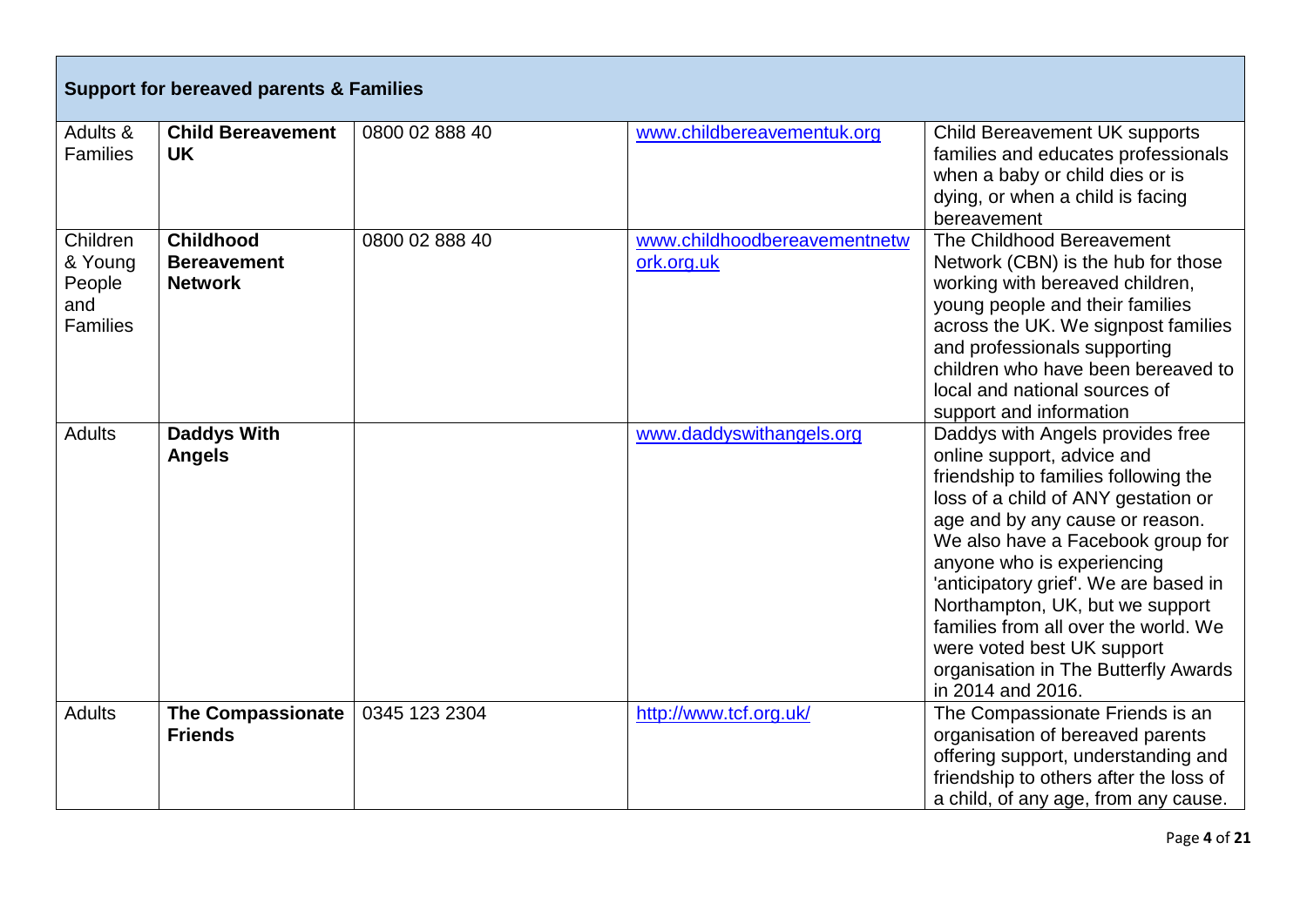|      |                                                          |                                               | We are only able to support people<br>aged 18+ We offer a National<br>Telephone Helpline, staffed by<br>bereaved parents only, who are<br>available for support and information<br>365 days a year. We also offer a<br>website and moderated online<br>forum, local support contacts and<br>groups, weekend gatherings and<br>retreats, information leaflets,<br>bereavement support publications<br>and a postal library. Some specialist<br>sibling support is also available. The<br>best way to begin finding<br>appropriate access to your support<br>needs is via our Helpline and<br>website. Our Helpline also has the<br>most up to date details about the<br>support activities that might be<br>available in your area. Helpline:<br>0345 123 2304 Hours: daily from<br>10.00-16.00 and 19.00-22.00<br>Website: www.tcf.org.uk Email:<br>helpline@tcf.org.uk |
|------|----------------------------------------------------------|-----------------------------------------------|-------------------------------------------------------------------------------------------------------------------------------------------------------------------------------------------------------------------------------------------------------------------------------------------------------------------------------------------------------------------------------------------------------------------------------------------------------------------------------------------------------------------------------------------------------------------------------------------------------------------------------------------------------------------------------------------------------------------------------------------------------------------------------------------------------------------------------------------------------------------------|
| C&YP | Winston's Wish -<br><b>Bereavement</b><br><b>Support</b> | https://www.winstonswish.org/cor<br>onavirus/ | This website has some incredibly<br>useful resources around supporting<br>CYP who have experienced<br>bereavements as a result of COVID-<br>19, including "telling a child<br>someone has died from<br>coronavirus" and "how to say<br>goodbye when a funeral isn't<br>possible                                                                                                                                                                                                                                                                                                                                                                                                                                                                                                                                                                                         |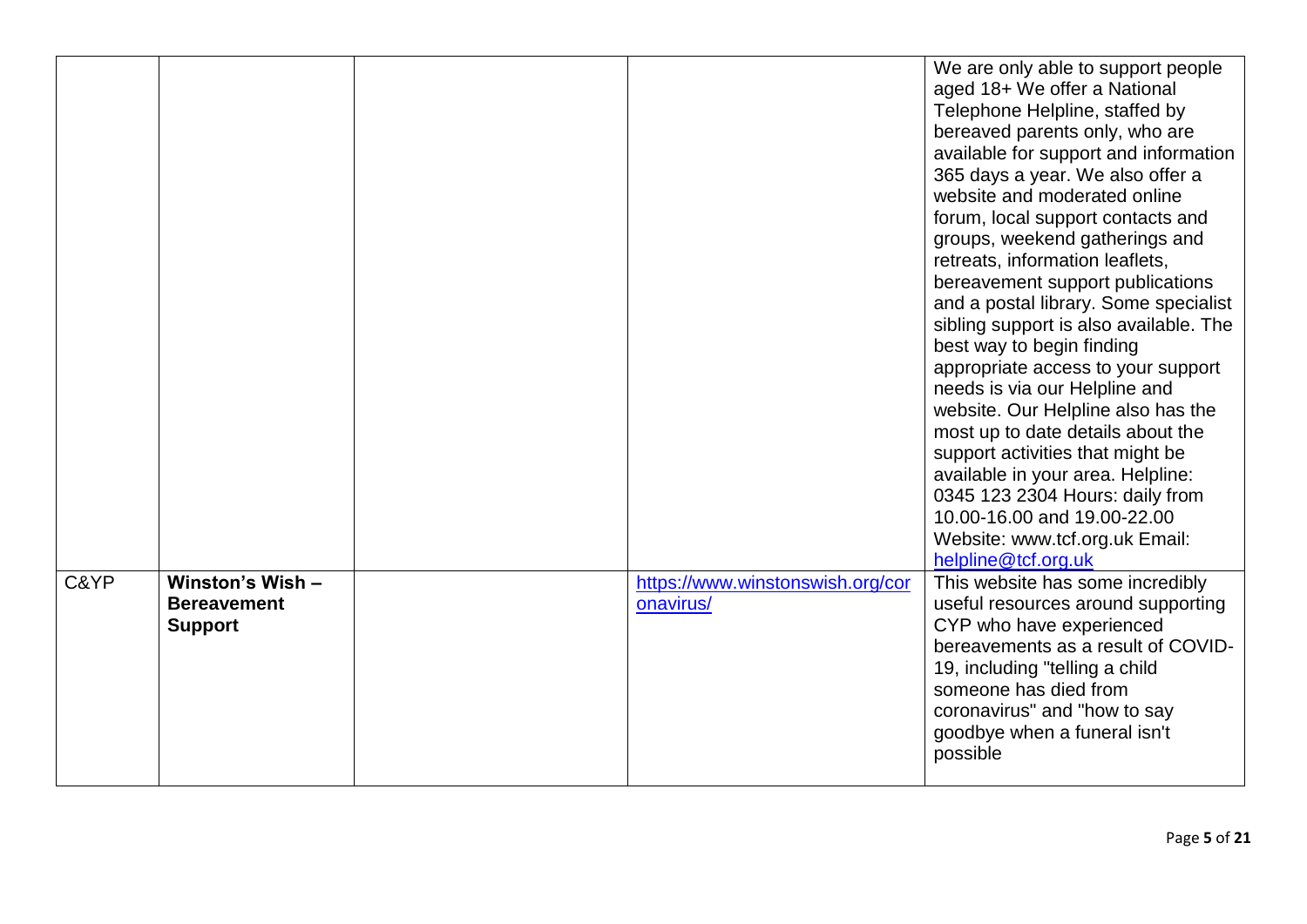| <b>Adults</b>           | <b>Government</b><br>guidance                  |                                                                                                                              | COVID-19: guidance for the<br>public on mental health and<br>wellbeing available online from:<br>https://www.gov.uk/government/p<br>ublications/covid-19-guidance-for-<br>the-public-on-mental-health-and-<br>wellbeing | Coronavirus information                                                                                                                                            |
|-------------------------|------------------------------------------------|------------------------------------------------------------------------------------------------------------------------------|-------------------------------------------------------------------------------------------------------------------------------------------------------------------------------------------------------------------------|--------------------------------------------------------------------------------------------------------------------------------------------------------------------|
| A to Z list of services |                                                |                                                                                                                              |                                                                                                                                                                                                                         |                                                                                                                                                                    |
| <b>Adults</b>           | <b>Anxiety UK</b>                              | Phone: 03444 775 774<br>(Monday to Friday, 9.30am to<br>10pm; Saturday to Sunday,<br>10am to 8pm)                            | Website: www.anxietyuk.org.uk                                                                                                                                                                                           | Charity providing support if you<br>have been diagnosed with an<br>anxiety condition.                                                                              |
| <b>Adults</b>           | <b>Anxious minds</b>                           | From Monday 30th March you<br>can talk to one of a trained<br>Counsellors from 9-5pm<br>Monday to Friday on 0191 262<br>0305 | info@anxiousminds.co.uk                                                                                                                                                                                                 | Anxious Minds Supporting the North<br>East<br>Provides intervention and long term<br>support.                                                                      |
| <b>Adults</b>           | <b>BABCP - COVID-19</b><br><b>Anxiety Blog</b> | Social media                                                                                                                 | http://letstalkaboutcbt.libsyn.com/<br>coping-withanxiety-about-<br>coronavirus<br><b>Practical</b>                                                                                                                     | For those experiencing anxiety or<br>have been diagnosed with an<br>anxiety disorder and who want to<br>connect with people who may also<br>suffered from anxiety. |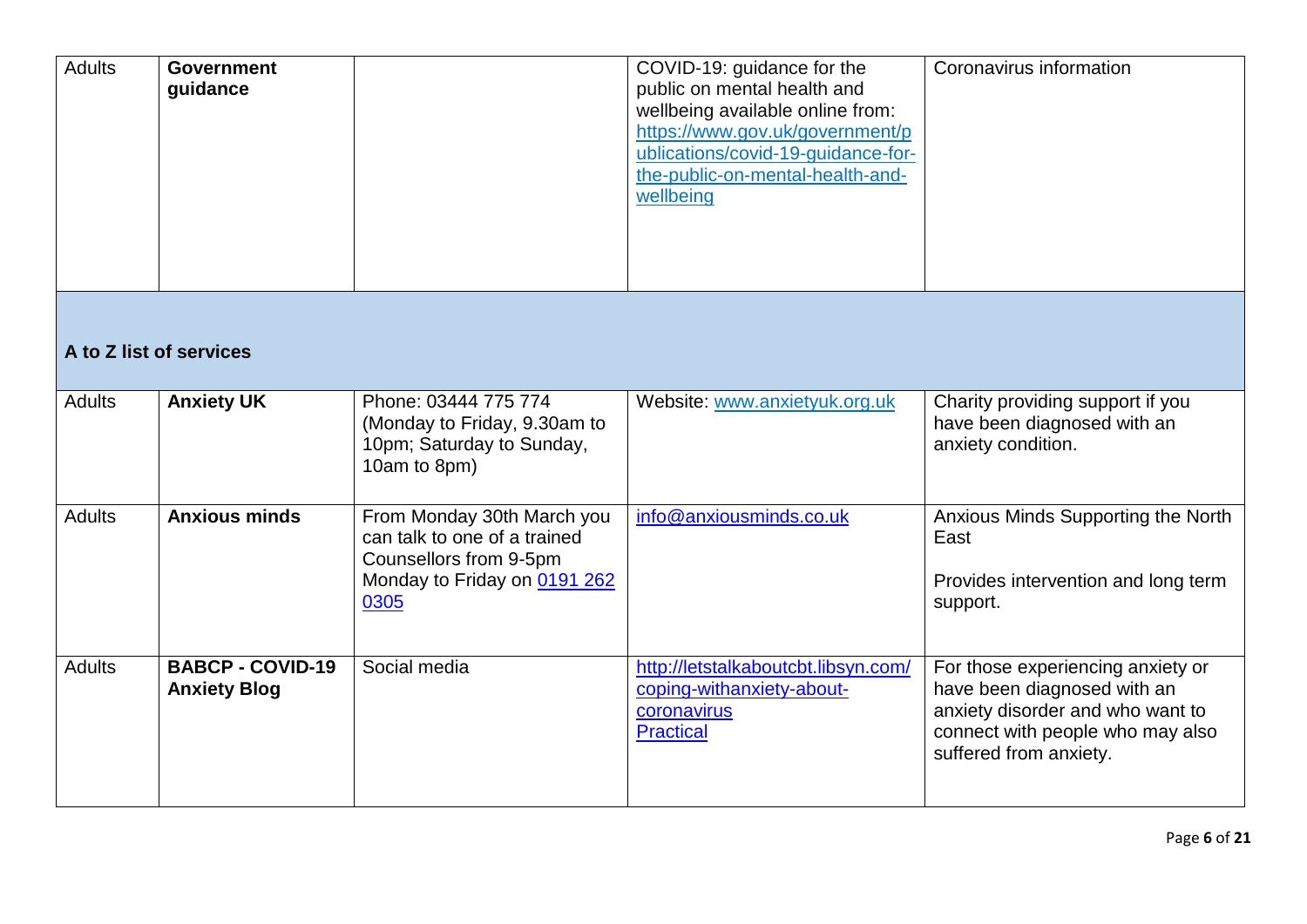| <b>Adults</b>                           | <b>Bipolar UK</b>                     |                                                  | Website: www.bipolaruk.org.uk                                                                  | charity helping people living with<br>manic depression or bipolar<br>disorder.                                                                                                                                                    |
|-----------------------------------------|---------------------------------------|--------------------------------------------------|------------------------------------------------------------------------------------------------|-----------------------------------------------------------------------------------------------------------------------------------------------------------------------------------------------------------------------------------|
| <b>Adults</b>                           | <b>CALM</b>                           | Phone: 0800 58 58 58 (daily,<br>5pm to midnight) | Website: www.thecalmzone.net                                                                   | CALM is the Campaign Against<br>Living Miserably, for men aged 15 to<br>35.                                                                                                                                                       |
| <b>Adults</b><br>and<br><b>Families</b> | <b>Children North East</b>            | 0191 239 9956                                    | https://www.children-<br>ne.org.uk/mental-health-support                                       | Parent-Infant Relationships support<br>offered by Children North East.<br>NEWPIP is a psychotherapeutic<br>service to help mothers and their<br>babies (up to two years old) develop<br>a healthy relationship                    |
| <b>Adults</b>                           | <b>Connected Voice</b>                | 0191 232 7445                                    | Email: connect@connectedvoice.<br>org.uk<br>Website:<br>https://www.connectedvoice.org.u<br>k/ | Connecting people, supporting<br>action and advocacy                                                                                                                                                                              |
| <b>Adults</b>                           | <b>Crisis Skylight</b><br>(Newcastle) | 0191 222 0622<br>(please leave a message)        | Email:<br>enquiries.newcastle@crisis.org.u<br>$\underline{\mathsf{k}}$                         | Working together to end<br>homelessness                                                                                                                                                                                           |
| <b>Adults</b>                           | <b>Every Mind Matters</b>             | No direct contact number                         | https://www.nhs.uk/oneyou/every-<br>mind-matters/                                              | Every Mind Matters (NHS) PHE<br>under the One You Banner<br>Online help for adults who dealing<br>with stress and anxiety. Tips and<br>tools and an App to access. Links<br>for people with mood disorders and<br>sleep problems. |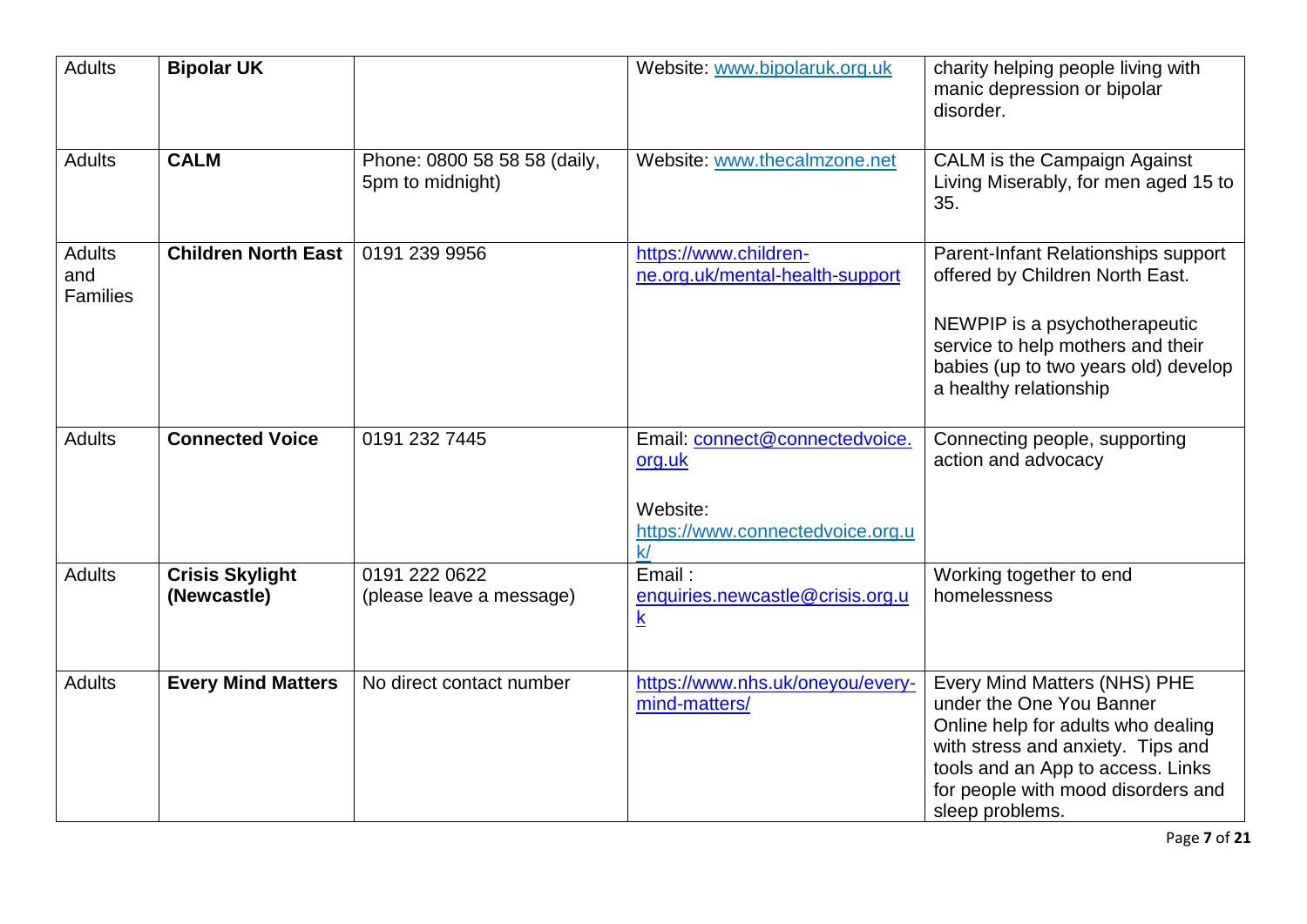| <b>Adults</b> | <b>Gateshead</b><br><b>Clubhouse</b>            | 0191 440 033  | Email:<br>Gateshead.clubhouse@gmail.com                                                           |                                                                                                                                                                                                                                                                                                                                                                       |
|---------------|-------------------------------------------------|---------------|---------------------------------------------------------------------------------------------------|-----------------------------------------------------------------------------------------------------------------------------------------------------------------------------------------------------------------------------------------------------------------------------------------------------------------------------------------------------------------------|
| <b>Adults</b> | <b>Joseph Cowen</b><br><b>Healthcare Centre</b> | 0191 228 929  | Email:<br>healthcentre@underthebri<br>dge.org.uk<br>Website:<br>http://www.underthebridge.org.uk/ | Primary health care for<br>people who are homeless, in<br>temporary housing or in<br>housing need and not<br>registered with a GP.                                                                                                                                                                                                                                    |
| <b>Adults</b> | Launchpad                                       | 0191 233 0382 | https://launchpadncl.org.uk/                                                                      | LAUNCHPAD works to redress the<br>balance, and offers the chance for<br>anyone who uses mental health<br>services in Newcastle to have their<br>voice heard by the people who run<br>these services. We endeavour to<br>improve mental health services for<br>all, and to promote the views and<br>opinions of service users, all in a<br>friendly, safe environment. |
| <b>Adults</b> | <b>Men's Health Forum</b>                       |               | Website: www.menshealthforum.<br>org.uk                                                           | 24/7 stress support for men by text,<br>chat and email.                                                                                                                                                                                                                                                                                                               |
| <b>Adults</b> | <b>Mental Health</b><br><b>Foundation</b>       |               | Website: www.mentalhealth.org.u<br>$\underline{k}$                                                | Provides information and support for<br>anyone with mental health problems<br>or learning disabilities.                                                                                                                                                                                                                                                               |
| <b>Adults</b> | <b>Mental Health</b><br><b>Matters</b>          |               | https://www.mhm.org.uk/                                                                           | Webchat and helpline available for<br>users of mental health services -<br>offers forum for people to have a<br>voice and contribute to discision<br>making.                                                                                                                                                                                                          |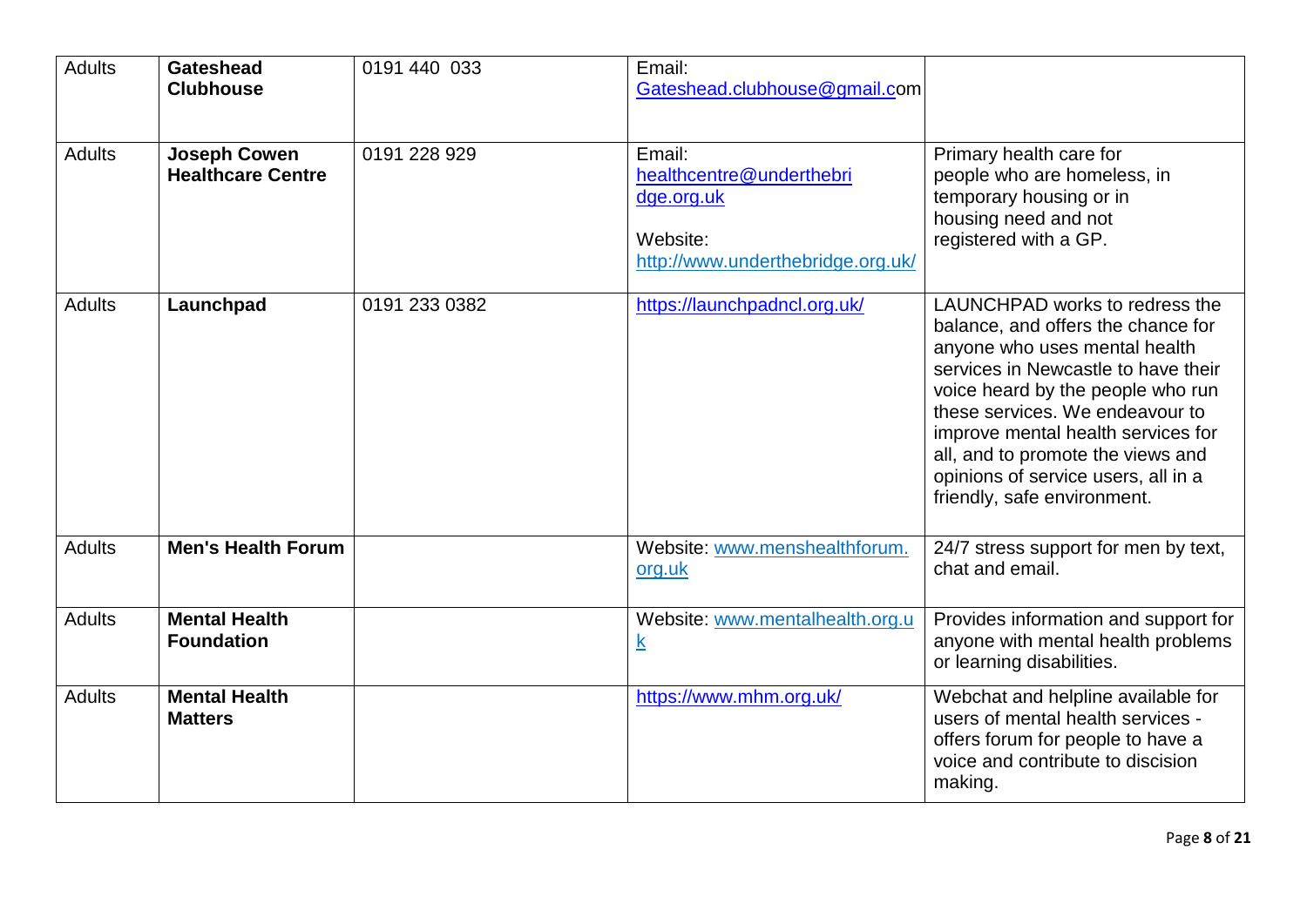|               |                                                      |                                                           |                                                                                                                                                                                                                                                                                                                                                                                                                                             | Has some focus on suicide<br>prevention and training.                                                                       |
|---------------|------------------------------------------------------|-----------------------------------------------------------|---------------------------------------------------------------------------------------------------------------------------------------------------------------------------------------------------------------------------------------------------------------------------------------------------------------------------------------------------------------------------------------------------------------------------------------------|-----------------------------------------------------------------------------------------------------------------------------|
| <b>Adults</b> | <b>MIND - Helplines</b><br>and Listening<br>services |                                                           | https://www.mind.org.uk/informati<br>on-support/guides-to-support-<br>and-services/crisis-<br>services/helplines-listening-<br>services/                                                                                                                                                                                                                                                                                                    | online website. Links to community<br>websites across the UK for advice<br>and support.                                     |
| <b>Adults</b> | <b>MIND</b>                                          | Phone: 0300 123 3393<br>(Monday to Friday, 9am to<br>6pm) | Website: www.mind.org.uk                                                                                                                                                                                                                                                                                                                                                                                                                    | Promotes the views and needs of<br>people with mental health problems                                                       |
| <b>Adults</b> | <b>Moving Forward</b>                                |                                                           | <b>NEWCASTLE:</b><br><b>Contact for self-referrals:</b><br>Email: mfn@mentalhealthconcer<br>n.org<br>Telephone: 0191 222 0324<br>Text: 07593 784 781<br><b>Website:</b><br>http://www.mentalhealthconcern.<br>org/our-services/community-<br>services/newcastle-moving-<br>forward/<br><b>GATESHEAD:</b><br><b>Contact for self-referrals:</b><br>Email: mfg@mentalhealthconcer<br>n.org<br>Telephone: 0191 222 0324<br>Text: 07593 784 781 | Moving Forward Gateshead and<br>Newcastle helps anyone who is<br>affected by mental ill-health to get<br>back on their feet |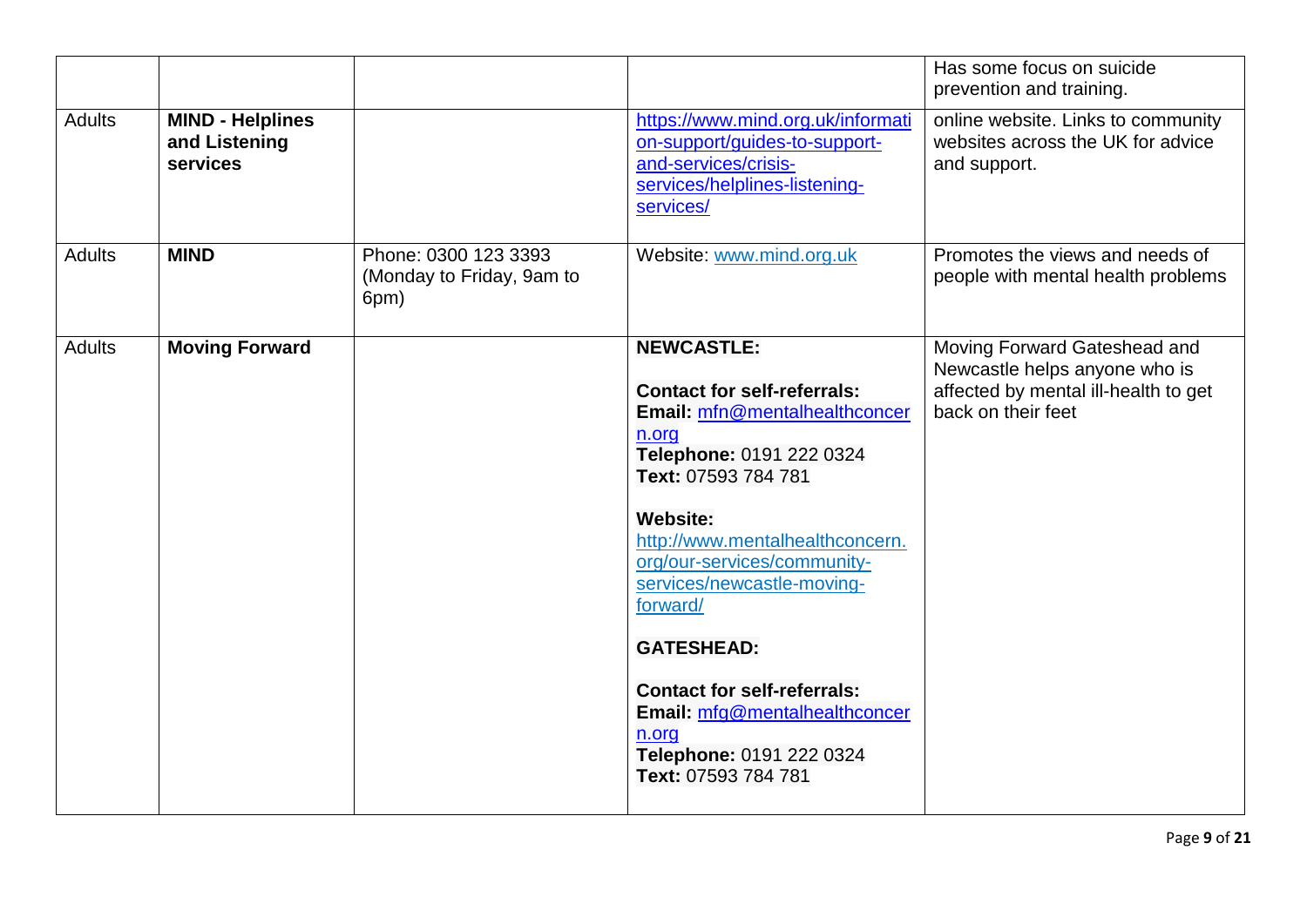|               |                                                                  |                                                                                                                                              | Website:<br>http://www.mentalhealthconcern.<br>org/our-services/community-<br>services/moving-forward-<br>gateshead/ |                                                                                                                                                                                                                                                                      |
|---------------|------------------------------------------------------------------|----------------------------------------------------------------------------------------------------------------------------------------------|----------------------------------------------------------------------------------------------------------------------|----------------------------------------------------------------------------------------------------------------------------------------------------------------------------------------------------------------------------------------------------------------------|
| <b>Adults</b> | <b>Newcastle Talking</b><br><b>Therapies Service</b>             | 0191 282 6600                                                                                                                                | https://www.talkinghelpsnewcastl<br>e.org/                                                                           | Online self referral form available.<br>$16+$<br>Linked into to all GP Practices<br>across the city.                                                                                                                                                                 |
| <b>Adults</b> | <b>No Panic</b>                                                  | Phone: 0844 967 4848 (daily,<br>10am to 10pm). Calls cost 5p<br>per minute plus your phone<br>provider's Access Charge                       | Website: www.nopanic.org.uk                                                                                          | Voluntary charity offering support for<br>sufferers of panic attacks and<br>obsessive compulsive disorder<br>(OCD). Offers a course to help<br>overcome your phobia or OCD.                                                                                          |
| <b>Adults</b> | <b>NUFC - Newcastle</b><br><b>United Football</b><br><b>Club</b> | 0844 372 1892 ext.8451                                                                                                                       | https://nufoundation.org.uk/beaga<br>mechanger/                                                                      | <b>BE A GAME CHANGER – initiative.</b><br>Focused work with those<br>experiencing mental health<br>problems. Encouraging people in<br>Newcastle to talk openly about<br>mental health and to provide tips on<br>how to improve your physical and<br>mental wellbeing |
| <b>Adults</b> | <b>OCD Action</b>                                                | Phone: 0845 390 6232<br>(Monday to Friday, 9.30am to<br>5pm). Calls cost 5p per minute<br>plus your phone provider's<br><b>Access Charge</b> | Website: www.ocdaction.org.uk                                                                                        | Support for people with OCD.<br>Includes information on treatment<br>and online resources.                                                                                                                                                                           |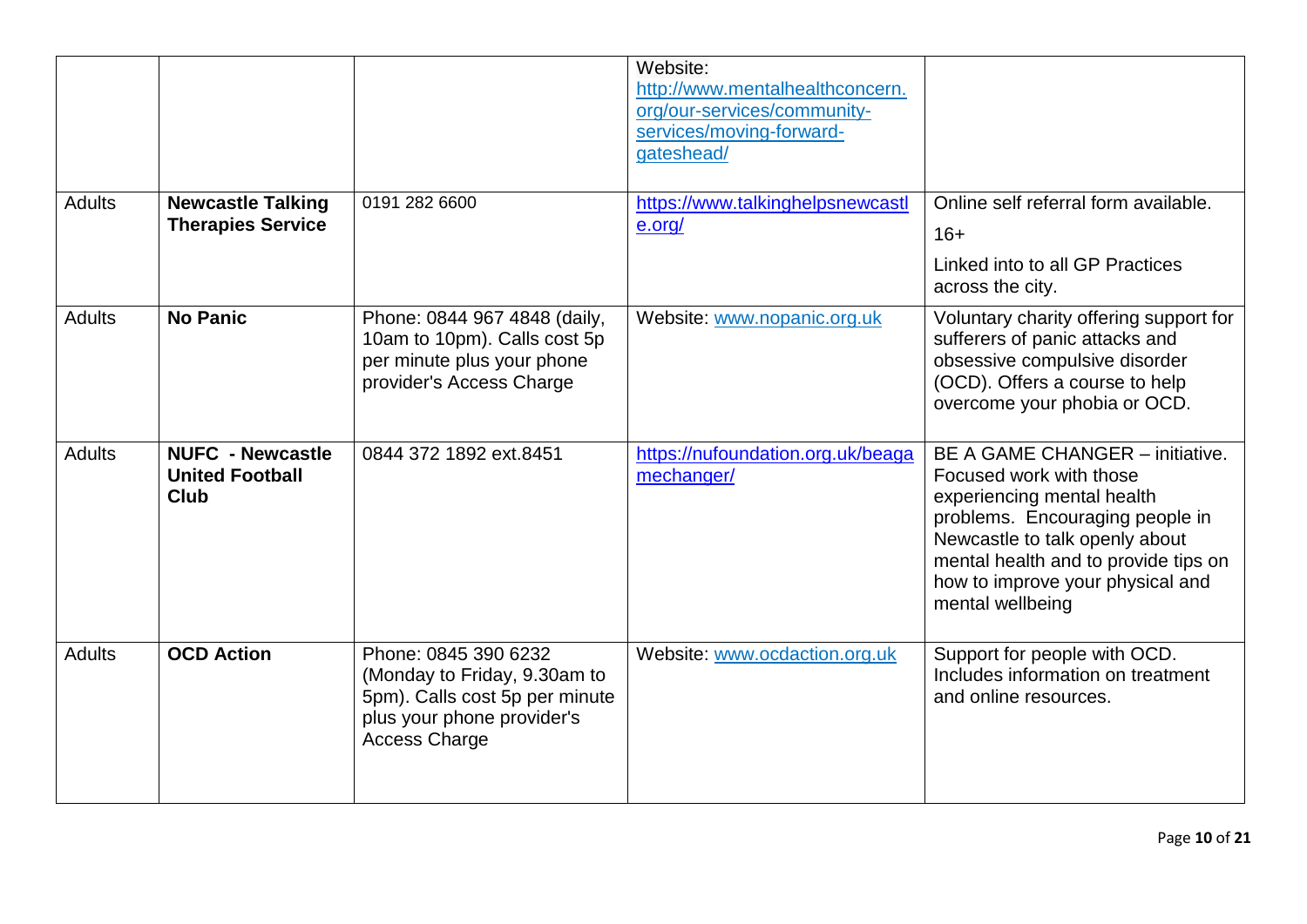| <b>Adults</b> | <b>OCD UK</b>                                         | Phone: 0333 212 7890<br>(Monday to Friday, 9am to<br>5pm) | Website: www.ocduk.org                                                                | A charity run by people with OCD,<br>for people with OCD. Includes facts,<br>news and treatments.                                                                                                                                                                                                                                                                                                                      |
|---------------|-------------------------------------------------------|-----------------------------------------------------------|---------------------------------------------------------------------------------------|------------------------------------------------------------------------------------------------------------------------------------------------------------------------------------------------------------------------------------------------------------------------------------------------------------------------------------------------------------------------------------------------------------------------|
| <b>Adults</b> | <b>Older Peoples radio</b><br>Wavelength              | 01708 621 101                                             | https://wavelength.org.uk/radiohe<br>ro/                                              | Wavelength, along with Argos,<br>Currys PC World, John Lewis &<br>Partners, Pure and Roberts Radio,<br>are coming together with BBC Local<br>Radio's Make a Difference initiative,<br>to provide radios to the most<br>vulnerable over 70s. Radio has a<br>unique role providing local news,<br>sharing information in the<br>community, providing entertainment<br>and most of all being a companion<br>to listeners. |
| <b>Adults</b> | <b>Recovery College</b><br><b>Collective (Recoco)</b> | 0191 261 0948                                             | Email: info@recoverycoco.com<br>Website:<br>https://www.recoverycoco.com/ab<br>out-us | Providing a peer led, peer delivered<br>education and support service<br>where people can learn from each<br>other's insights, skills and lived<br>experience.                                                                                                                                                                                                                                                         |
| <b>Adults</b> | <b>Rethink Mental</b><br><b>Illness</b>               | 0300 5000 927 (Monday to<br>Friday, 9.30am to 4pm)        | Website: www.rethink.org                                                              | Support and advice for people living<br>with mental illness.                                                                                                                                                                                                                                                                                                                                                           |
| <b>Adults</b> | <b>Samaritans</b>                                     | 116 123 (free 24-hour helpline)                           | Website: www.samaritans.org.uk                                                        | Confidential support for people<br>experiencing feelings of distress or<br>despair.                                                                                                                                                                                                                                                                                                                                    |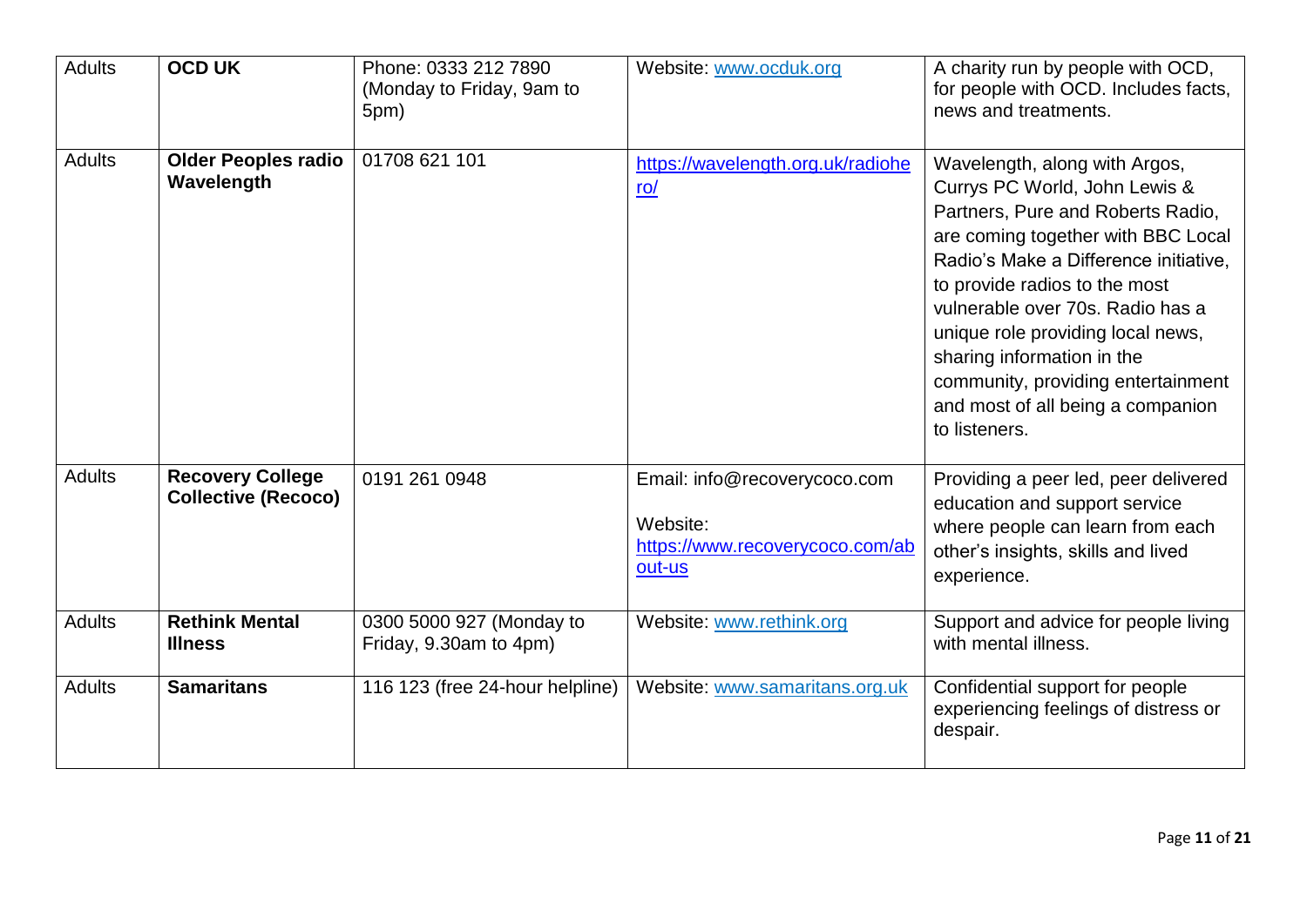| <b>Adults</b>                        | <b>SANE</b>                           | SANEline: 0300 304 7000<br>(daily, 4.30pm to 10.30pm)<br>Textcare: comfort and care via<br>text message, sent when the<br>person needs it<br>most: www.sane.org.uk/textcar<br>$\overline{\mathbf{e}}$ | Peer support<br>forum: www.sane.org.uk/supportf<br>orum<br>Website: www.sane.org.uk/suppo<br><u>n</u>                                                       | Emotional support, information and<br>guidance for people affected by<br>mental illness, their families and<br>carers.                                                                                                          |
|--------------------------------------|---------------------------------------|-------------------------------------------------------------------------------------------------------------------------------------------------------------------------------------------------------|-------------------------------------------------------------------------------------------------------------------------------------------------------------|---------------------------------------------------------------------------------------------------------------------------------------------------------------------------------------------------------------------------------|
| <b>Adults</b>                        | <b>Together in a Crisis</b><br>(TiaC) | Online only                                                                                                                                                                                           | Website:<br>http://www.mentalhealthconcern.<br>org/our-services/community-<br>services/together-in-a-crisis/                                                | The service is designed to provide<br>support for people who identify as<br>being in crisis, but who do not meet<br>the threshold for the local NHS<br>mental health crisis service                                             |
| <b>Adults</b>                        | <b>Tyneside Women's</b><br>health     | 0191 477 7898                                                                                                                                                                                         | Email:<br>ies@tynesidewomenshealth.org.u<br>$\underline{\mathsf{k}}$<br>https://www.tynesidewomensheal<br>th.org.uk/                                        | To preserve, protect and improve<br>the mental health and wellbeing of<br>women and girls living in the North<br>of England.                                                                                                    |
| <b>Adults</b>                        | <b>Your Voice Counts</b>              | 0191 478 6472 (10am-4pm)                                                                                                                                                                              | E-mail: yvc.uk@nhs.net<br>Twitter: @YVC_Advocacy<br>Facebook:<br>https://www.facebook.com/YourV<br>oiceCountsCommunity/<br>Website: https://www.yvc.org.uk/ | Helping vulnerable people find a<br>voice and gain control over their<br>lives. Helping people to become<br>better connected to their local<br>communities and raise awareness<br>of the issues that vulnerable people<br>face. |
| <b>Learning Disabilities support</b> |                                       |                                                                                                                                                                                                       |                                                                                                                                                             |                                                                                                                                                                                                                                 |
| <b>Adults</b>                        | <b>Skills for people</b>              | 0191 281 8737                                                                                                                                                                                         | information@skillsforpeople.org.u<br>$\mathsf k$                                                                                                            | Working to make sure disabled<br>people and their families are well                                                                                                                                                             |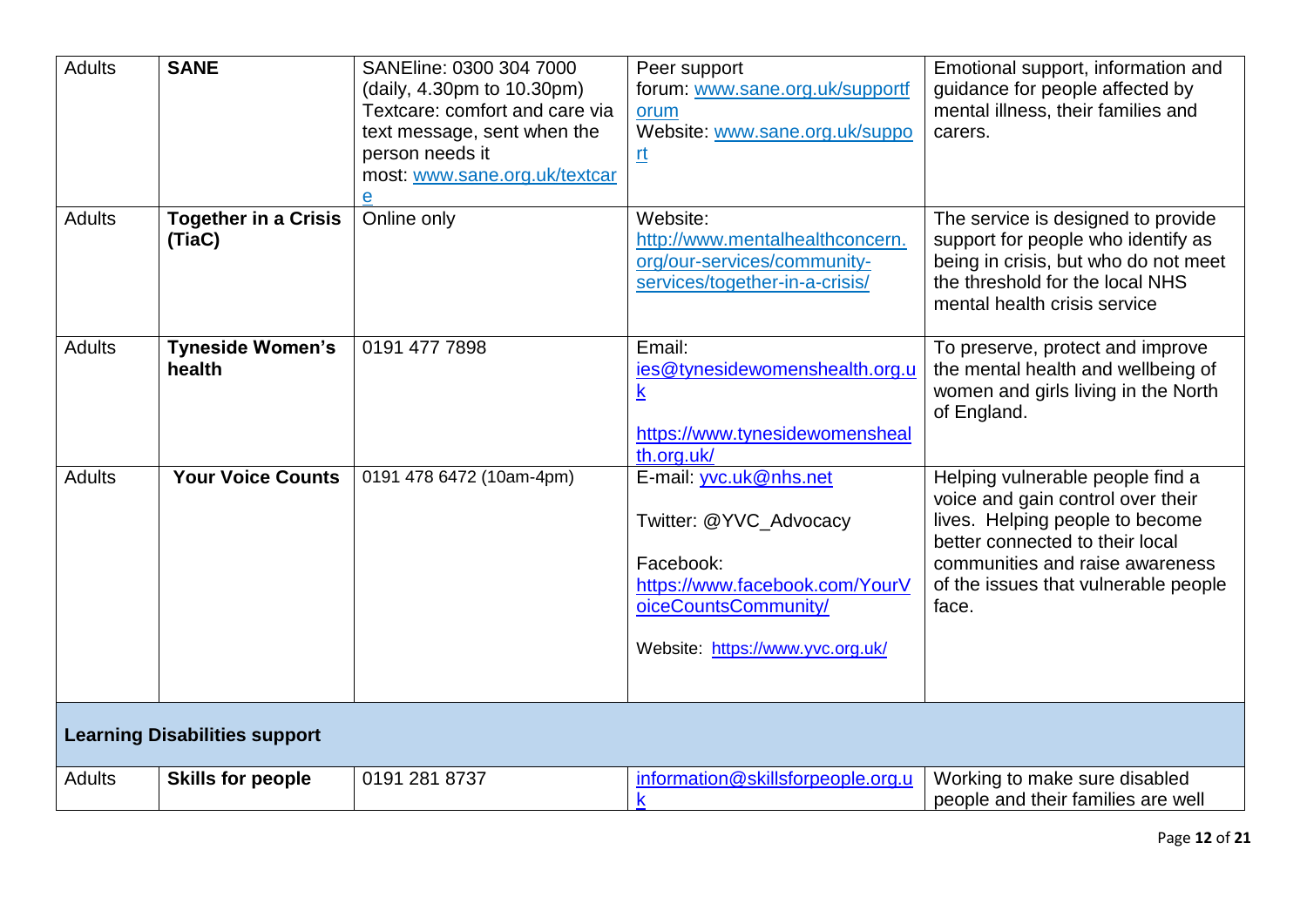| <b>Adults</b> | <b>Disability North</b>                                    | 0191 284 0480                                                        | Website:<br>http://skillsforpeople.org.uk/about/<br>Email:<br>reception@disabilitynorth.org.uk<br>Website:<br>http://www.disabilitynorth.org.uk/ | supported, to have good lives, to be<br>in control of their own lives, and to<br>be included in the communities of<br>their choice. Supporting people<br>across North East England.<br>Provide a range of information,<br>advice and support services relating<br>to all aspects of disability. |
|---------------|------------------------------------------------------------|----------------------------------------------------------------------|--------------------------------------------------------------------------------------------------------------------------------------------------|-------------------------------------------------------------------------------------------------------------------------------------------------------------------------------------------------------------------------------------------------------------------------------------------------|
|               |                                                            | <b>COUNSELLING SERVICES (Adults and Children &amp; Young People)</b> |                                                                                                                                                  |                                                                                                                                                                                                                                                                                                 |
| C&YP          | <b>Children North East</b><br>- Youth Council              | 0191 273 3996                                                        | weyes.counselling@children-<br>ne.org.uk                                                                                                         | One to One Counselling service (9 to<br>25 years of age). Variety of<br>therapies utilised for depression,<br>anxiety, bullying, self-harming, loss<br>and bereavement.                                                                                                                         |
| <b>Adults</b> | <b>North East</b><br><b>Counselling</b><br><b>Services</b> | 0191 4661314<br>Mobile 07756150831                                   | Website:<br>http://www.necounselling.org.uk/                                                                                                     | Providing free counselling support to<br>children and young people living in<br>Gateshead and Newcastle through<br>the mental health trust, also<br>including Gateshead carers and war<br>veterans.                                                                                             |
| <b>Adults</b> | <b>Talking helps</b><br><b>Newcastle</b>                   | 0191 2826600                                                         | https://www.talkinghelpsnewcastl<br>e.org/                                                                                                       | The service offers a range of talking<br>therapies, advice, information and<br>support. Talking therapies can help<br>you to understand and work through<br>your difficult feelings and develop<br>strategies for coping better.                                                                |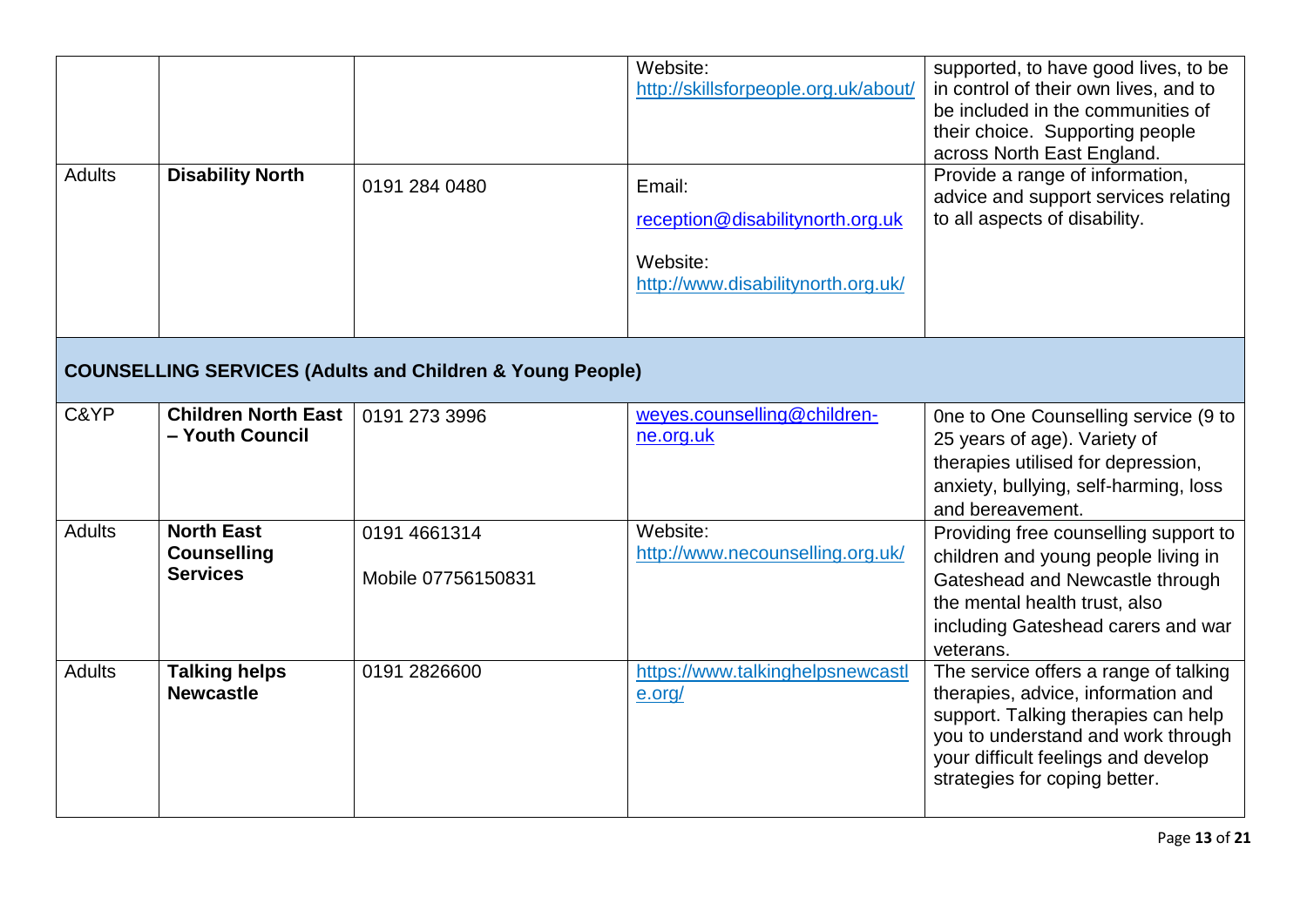| C&YP              | If u care share                                                                | 0191 387 5661<br>Office hours are Monday to<br>Friday 9am-5pm                                                | Website:<br>https://www.ifucareshare.co.uk/                                                                                                       | To listen and support emotional<br>wellbeing in young people and those<br>affected by suicide.                                                                                                            |
|-------------------|--------------------------------------------------------------------------------|--------------------------------------------------------------------------------------------------------------|---------------------------------------------------------------------------------------------------------------------------------------------------|-----------------------------------------------------------------------------------------------------------------------------------------------------------------------------------------------------------|
| <b>ALZHEIMERS</b> |                                                                                |                                                                                                              |                                                                                                                                                   |                                                                                                                                                                                                           |
| <b>Adults</b>     | <b>Alzheimer's Society</b>                                                     | Phone: 0333 150 3456<br>(Monday to Friday, 9am to<br>5pm and 10am to 4pm on<br>weekends)                     | Website: www.alzheimers.org.uk                                                                                                                    | Provides information on dementia,<br>including factsheets and helplines.                                                                                                                                  |
| <b>Adults</b>     | <b>Dementia Matters</b>                                                        | 0191 323 3342                                                                                                | Website:<br>https://www.dementiamatters.net/                                                                                                      | Advice centre available for those<br>living in Tyneside                                                                                                                                                   |
|                   | <b>Search</b>                                                                  | 0191 2737443                                                                                                 |                                                                                                                                                   | General advice for older people                                                                                                                                                                           |
|                   | <b>Community</b><br><b>Challenging</b><br><b>Behaviour Team</b><br>(Gateshead) | 0191 477 0450<br>For referrals and advice on<br>who can refer you-<br>Email:ccbt@mentalhealthconc<br>ern.org | Website:http://www.mentalhealth<br>concern.org/our-services/older-<br>peoples-services/gateshead-<br>community-challenging-<br>behaviour-service/ | The service works with two groups<br>of people<br>Families who are caring for a<br>relative at home and nursing home<br>staff caring for people with dementia<br>whose behaviour they find<br>challenging |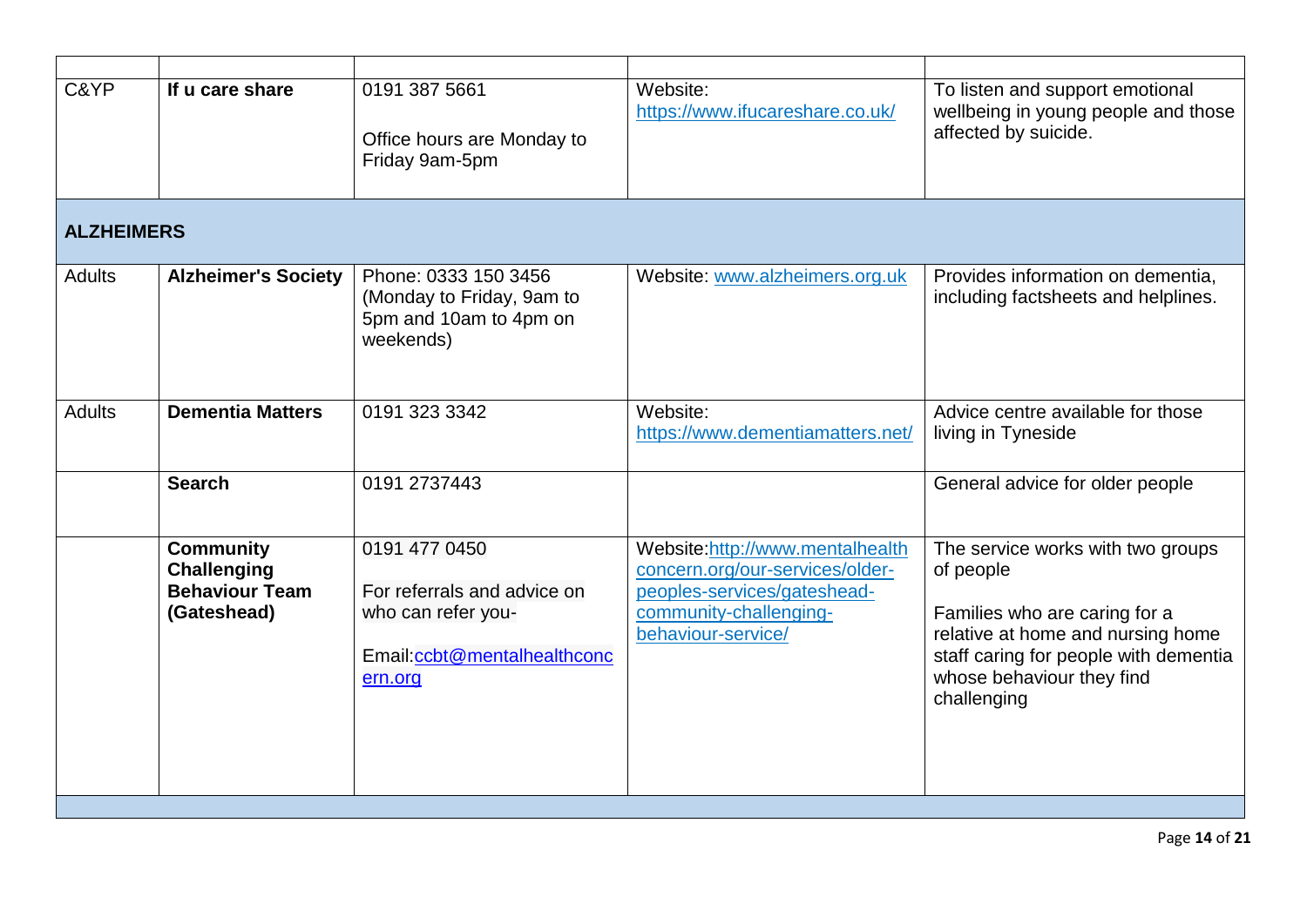|                      | <b>ADDICTION (DRUGS, ALCOHOL, GAMBLING)</b>                                              |                                                                           |                                                                                                   |                                                                                                                                                                                                                                                                          |  |
|----------------------|------------------------------------------------------------------------------------------|---------------------------------------------------------------------------|---------------------------------------------------------------------------------------------------|--------------------------------------------------------------------------------------------------------------------------------------------------------------------------------------------------------------------------------------------------------------------------|--|
| <b>Adults</b>        | <b>Alcoholics</b><br><b>Anonymous</b>                                                    | 0800 917 7650 (24-hour<br>helpline)                                       | Website: www.alcoholics-<br>anonymous.org.uk                                                      |                                                                                                                                                                                                                                                                          |  |
| <b>Adults</b>        | <b>National Gambling</b><br><b>Helpline</b>                                              | 0808 8020 133 (daily, 8am to<br>midnight                                  | Website: www.begambleaware.or<br>$\overline{a}$                                                   |                                                                                                                                                                                                                                                                          |  |
| <b>Adults</b>        | <b>Narcotics</b><br><b>Anonymous</b>                                                     | 0300 999 1212 (daily, 10am to<br>midnight)                                | Website: www.ukna.org                                                                             |                                                                                                                                                                                                                                                                          |  |
| <b>Adults</b>        | <b>NTaR (Newcastle</b><br><b>Treament and</b><br><b>Recovery Service)</b><br><b>CNTW</b> | 0191 206 1117                                                             | NTARreferrals@cntw.nhs.uk                                                                         | NTaR covers all of drug and alcohol<br>services within Newcastle and is an<br>ageless service. Cumbria,<br>Northumberland, Tyne and Wear<br>NHS Foundation Trust are the lead<br>provider in partnership with<br>Humankind and Changing Lives<br>under the name of NtaR. |  |
| <b>Adults</b>        | <b>Gamcare</b>                                                                           |                                                                           | Website:<br>https://www.gamcare.org.uk/news<br>-and-blog/blog/update-on-covid-<br>19-coronavirus/ | Providing a helpline, webchat,<br>forum, chatroom and 1-2-1 support<br>via the phone or video call.                                                                                                                                                                      |  |
| <b>CRIME VICTIMS</b> |                                                                                          |                                                                           |                                                                                                   |                                                                                                                                                                                                                                                                          |  |
| <b>Adults</b>        | <b>Rape Crisis</b><br><b>Tyneside and</b><br><b>Northumberland</b>                       | 0800 035 2794<br>Monday - Thursday (6pm -<br>8.30pm), Friday (11am - 2pm) | https://rctn.org.uk/get-help/                                                                     | Providing free, safe, professional<br>support and information for women<br>and girls over 13 who have<br>experienced any form of sexual<br>violence at any time in their lives                                                                                           |  |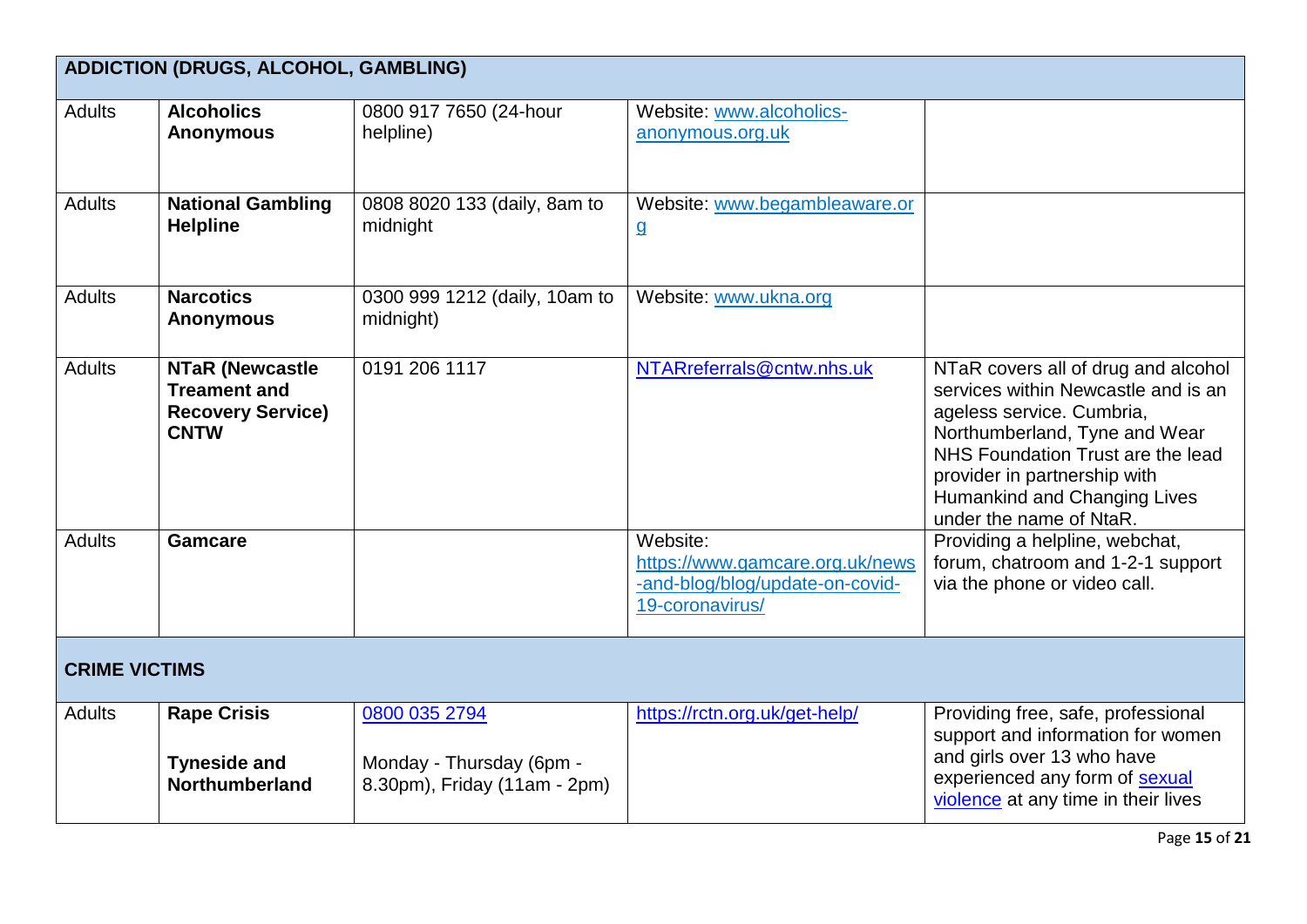| <b>Adults</b>                           | <b>Victim Support</b>                         | 0808 168 9111 (24-hour<br>helpline)                                                       | Website: www.victimsupport.org    |                                                                                                                           |
|-----------------------------------------|-----------------------------------------------|-------------------------------------------------------------------------------------------|-----------------------------------|---------------------------------------------------------------------------------------------------------------------------|
| <b>EATING DISORDERS</b>                 |                                               |                                                                                           |                                   |                                                                                                                           |
|                                         | <b>Beat</b>                                   | 0808 801 0677 (adults)<br>or 0808 801 0711 (for under-<br>18s)                            | Website: www.b-eat.co.uk          |                                                                                                                           |
|                                         | <b>NIWE Eating</b><br><b>Distress Service</b> | 0191 221 0233<br>Email: enquiries@niwe.org.uk                                             | Website: https://www.niwe.org.uk/ | Provides support to those in the<br>North East affected by eating<br>distress                                             |
| <b>PARENTING</b>                        |                                               |                                                                                           |                                   |                                                                                                                           |
| <b>Adults</b><br>and<br><b>Families</b> | <b>Children North East</b>                    | 0191 2727824                                                                              | https://www.children-ne.org.uk/   | Focused upon families in Crisis, in<br>particular covers mental health,<br>domestic abuse and drug and<br>alcohol misuse. |
| <b>Adults</b><br>and<br><b>Families</b> | <b>Family Lives</b>                           | 0808 800 2222 (Monday to<br>Friday, 9am to 9pm and<br>Saturday to Sunday, 10am to<br>3pm) | Website: www.familylives.org.uk   | Advice on all aspects of parenting,<br>including dealing with bullying.                                                   |
| <b>RELATIONSHIPS</b>                    |                                               |                                                                                           |                                   |                                                                                                                           |
| <b>Adults</b>                           | <b>Relate</b>                                 |                                                                                           | Website: www.relate.org.uk        | The UK's largest provider of<br>relationship support.                                                                     |
| <b>CITIZEN'S ADVICE</b>                 |                                               |                                                                                           |                                   |                                                                                                                           |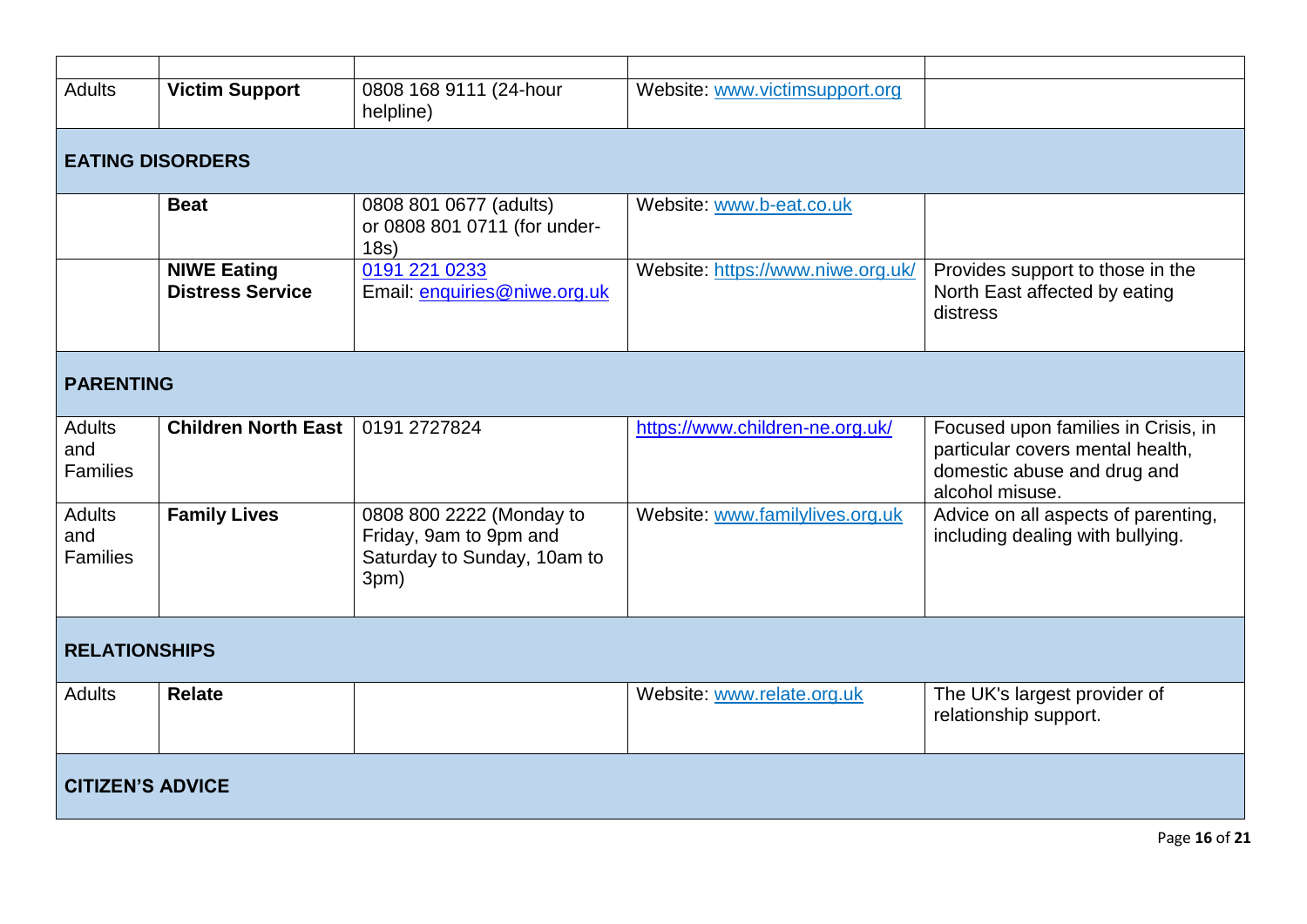| <b>Adults</b> | <b>Citizens Advice</b><br><b>Gateshead</b>                                                                                                                                                                                                                                                                                                                                                                                                                                                                                                                                                                                                                                                 | If you live in Gateshead ring<br>the <b>local advice line</b> on 0300<br>3309 035<br><b>Or</b><br>email advice@citizensadviceg<br>ateshead.org.uk | Website<br>https://citizensadvicegateshead.o<br>rg.uk/                                                                     |                                                                                                                              |  |  |  |
|---------------|--------------------------------------------------------------------------------------------------------------------------------------------------------------------------------------------------------------------------------------------------------------------------------------------------------------------------------------------------------------------------------------------------------------------------------------------------------------------------------------------------------------------------------------------------------------------------------------------------------------------------------------------------------------------------------------------|---------------------------------------------------------------------------------------------------------------------------------------------------|----------------------------------------------------------------------------------------------------------------------------|------------------------------------------------------------------------------------------------------------------------------|--|--|--|
| <b>Adults</b> | <b>Citizens Advice</b><br><b>Newcastle</b>                                                                                                                                                                                                                                                                                                                                                                                                                                                                                                                                                                                                                                                 | Advice line Service 9.00am-<br>5.00pm Monday-Friday. 0300<br>3309055                                                                              | Webchat:<br>https://www.citizensadvice.org.uk/                                                                             |                                                                                                                              |  |  |  |
|               |                                                                                                                                                                                                                                                                                                                                                                                                                                                                                                                                                                                                                                                                                            | E-mail:<br>citycab@newcastlecab.org.uk                                                                                                            | Website:<br>http://www.citizensadvice-<br>newcastle.org.uk/                                                                |                                                                                                                              |  |  |  |
|               | SERVICE AND WEBSITE INFORMATION FOR CHILDREN AND YOUNG PEOPLE (A to Z)                                                                                                                                                                                                                                                                                                                                                                                                                                                                                                                                                                                                                     |                                                                                                                                                   |                                                                                                                            |                                                                                                                              |  |  |  |
|               | <b>Mental Health Support CYP</b><br>Mental health: CYP with mental health problems can still be referred to the Single Point of Access via the referral form or by<br>contacting 03031231147 (or for crisis situations 01912466913). Appointments are then provided over the phone or online, with no<br>face to face appointments currently being offered (unless the situation necessitates it). There are a wide range of digital resources<br>available (see the attached paper 5. COVID-19 - Helping Parents and Carers meet the needs of Children and Young People),<br>including online support and 1:1 counselling service for 11-18 year olds (up to 25 for LAC) at www.kooth.com |                                                                                                                                                   |                                                                                                                            |                                                                                                                              |  |  |  |
| C&YP          | <b>Anna Freud</b>                                                                                                                                                                                                                                                                                                                                                                                                                                                                                                                                                                                                                                                                          |                                                                                                                                                   | https://www.annafreud.org/coron<br>avirus/                                                                                 | Self-care resources, support for<br>schools and colleges, top tips on<br>how families can work together<br>during the crisis |  |  |  |
| C&YP          | <b>Autism</b>                                                                                                                                                                                                                                                                                                                                                                                                                                                                                                                                                                                                                                                                              |                                                                                                                                                   | https://www.autism.org.uk/service<br>s/nas-<br>schools/vanguard/news/2020/mar<br>ch/coronavirus-(covid-19)-<br>advice.aspx | National Autistic Society - guidance<br>and helpline for parents', young<br>people and staff                                 |  |  |  |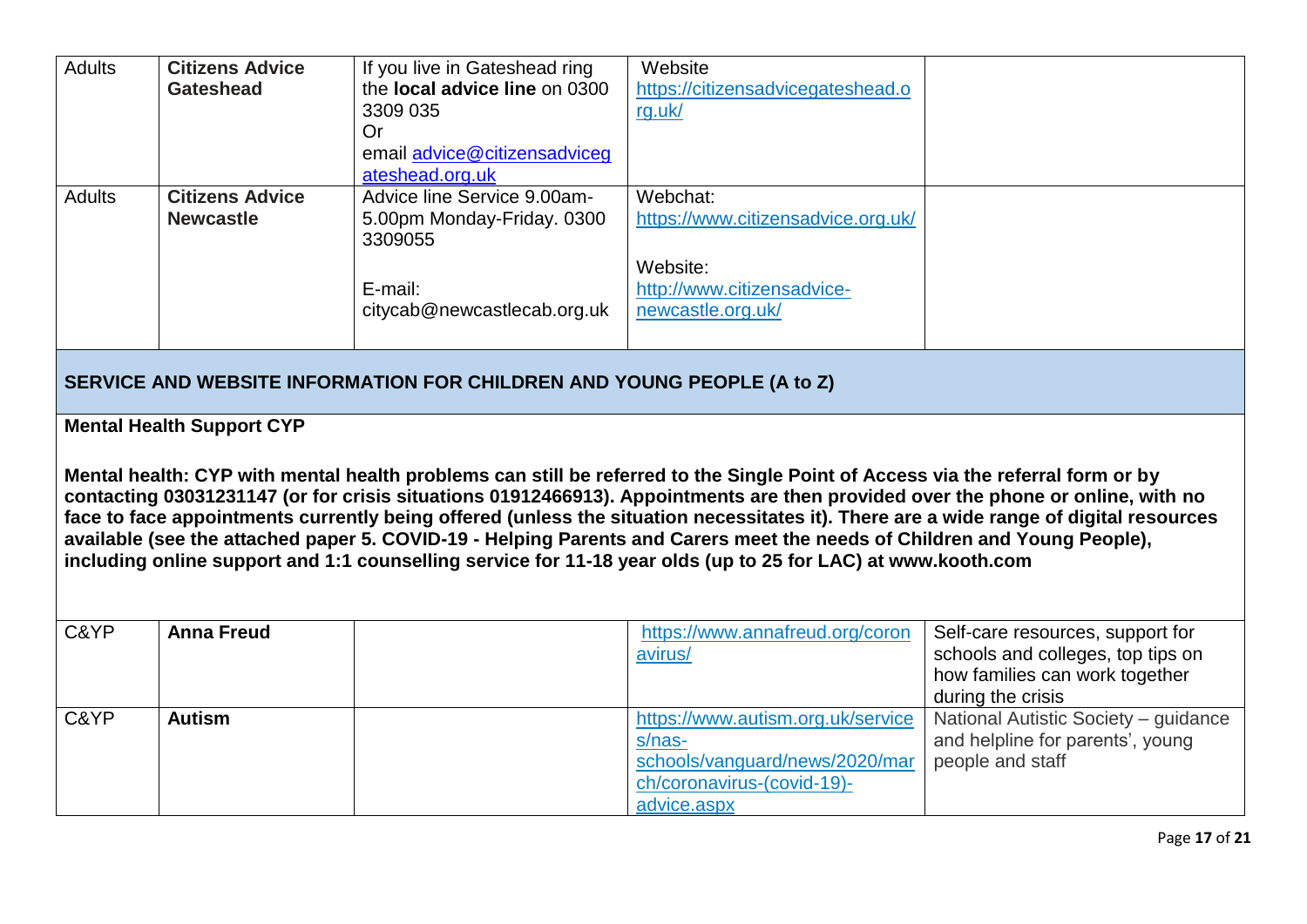| C&YP<br>C&YP | <b>Barnados</b><br><b>BBC - Newsround</b> | 0191 212 0237 | https://www.barnardos.org.uk/<br>https://www.bbc.co.uk/newsround                                       | helps children through the trauma of<br>sexual abuse and exploitation. Also<br>provides support for young people in<br>care. Specialist workers support<br>families through domestic abuse,<br>mental health problems, prison<br>sentences, asylum seeking.<br>Children and young people's                                                                                |
|--------------|-------------------------------------------|---------------|--------------------------------------------------------------------------------------------------------|---------------------------------------------------------------------------------------------------------------------------------------------------------------------------------------------------------------------------------------------------------------------------------------------------------------------------------------------------------------------------|
|              |                                           |               | /51861089                                                                                              | questions answered by twin<br>brothers, Dr Chris and Dr Xand                                                                                                                                                                                                                                                                                                              |
| C&YP         | <b>Carers UK</b>                          |               | https://www.carersuk.org/help-<br>and-advice/health/looking-after-<br>your-health/coronavirus-covid-19 | Guidance for carers                                                                                                                                                                                                                                                                                                                                                       |
| C&YP         | <b>Child Bereavement</b><br><b>UK</b>     |               | https://www.childbereavementuk.<br>org/get-support                                                     | App that has been created by a<br>group of bereaved young people<br>working directly with Child<br>Bereavement UK.<br>It has been developed for 11-25-<br>year-olds who have been bereaved<br>of someone important to them. It<br>can also be used by friends,<br>teachers, parents, and professionals<br>who would like to know how to<br>support bereaved young people. |
| C&YP         | <b>ChildLine - website</b><br>helpline    | 0800 1111     | https://www.time-to-<br>change.org.uk/mental-health-and-<br>stigma/help-and-support                    | Links to a number of other websites<br>and information:<br>Sammaritans, Mindinfoline, Rethink<br>Mental Illness Advice Line,<br>Saneline, 'TheMix'and Elefriends<br>(Elefriends is a supportive online<br>community).                                                                                                                                                     |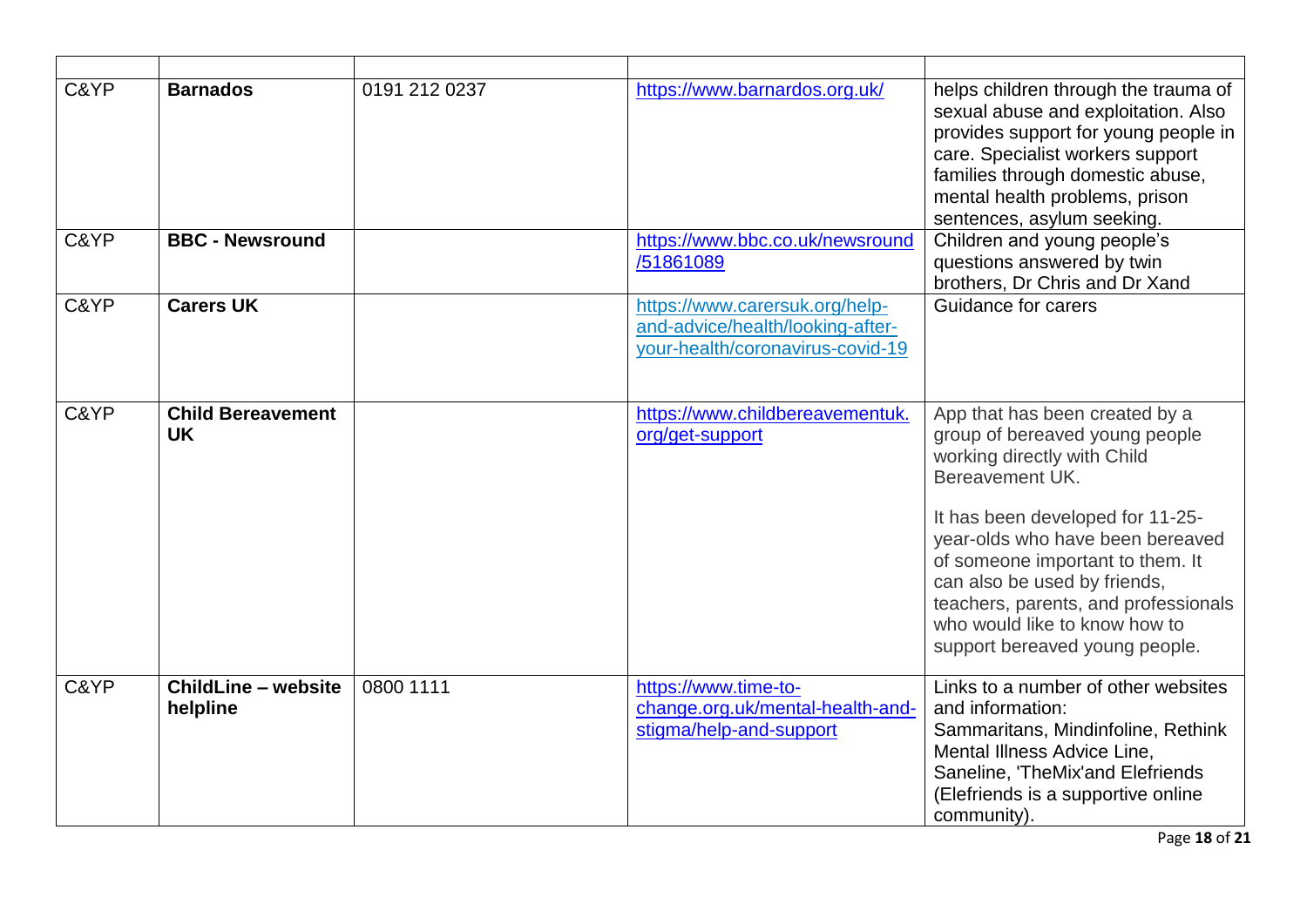| C&YP | <b>Children North East</b>              | 0191 256 2444 | https://www.children-<br>ne.org.uk/mental-health-support                                                                                                                                                                                                                                                            | One-to-One Counselling                                                                                                                                                                                                                                                                                                                                                                                                      |
|------|-----------------------------------------|---------------|---------------------------------------------------------------------------------------------------------------------------------------------------------------------------------------------------------------------------------------------------------------------------------------------------------------------|-----------------------------------------------------------------------------------------------------------------------------------------------------------------------------------------------------------------------------------------------------------------------------------------------------------------------------------------------------------------------------------------------------------------------------|
| C&YP | <b>Children North East</b><br>- Schools | 0191 256 2449 | https://www.children-<br>ne.org.uk/mental-health-support-<br>for-schools                                                                                                                                                                                                                                            | Telephone helpline.<br>Mental health issues amongst<br>students have been on the rise, with<br>one in 10 children in the UK now<br>suffering with mental health issues<br>every year.<br>affiliated with the British Association<br>for Counselling and Psychotherapy<br>(BACP) and work within the<br>framework of Children and Young<br>people on the Improving Access to<br>Psychological Therapies (IAPT)<br>programme. |
| C&YP | <b>Children's Society</b>               |               | https://www.childrenssociety.org.<br>uk/coronavirus-information-and-<br>support                                                                                                                                                                                                                                     | General information for young<br>people on emotional and mental<br>wellbeing                                                                                                                                                                                                                                                                                                                                                |
| C&YP | Elsa-support                            |               | https://www.elsa-<br>support.co.uk/coronavirus-story-<br>for-children/                                                                                                                                                                                                                                              | Coronavirus story for children                                                                                                                                                                                                                                                                                                                                                                                              |
| C&YP | <b>Government</b><br>information        |               | https://www.gov.uk/government/p<br>ublications/covid-19-quidance-on-<br>supporting-children-and-young-<br>peoples-mental-health-and-<br>wellbeing/guidance-for-parents-<br>and-carers-on-supporting-<br>children-and-young-peoples-<br>mental-health-and-wellbeing-<br>during-the-coronavirus-covid-19-<br>outbreak | Public Health England guidance for<br>parents and carers on supporting<br>children and young people' mental<br>health and wellbeing during the<br>coronavirus outbreak                                                                                                                                                                                                                                                      |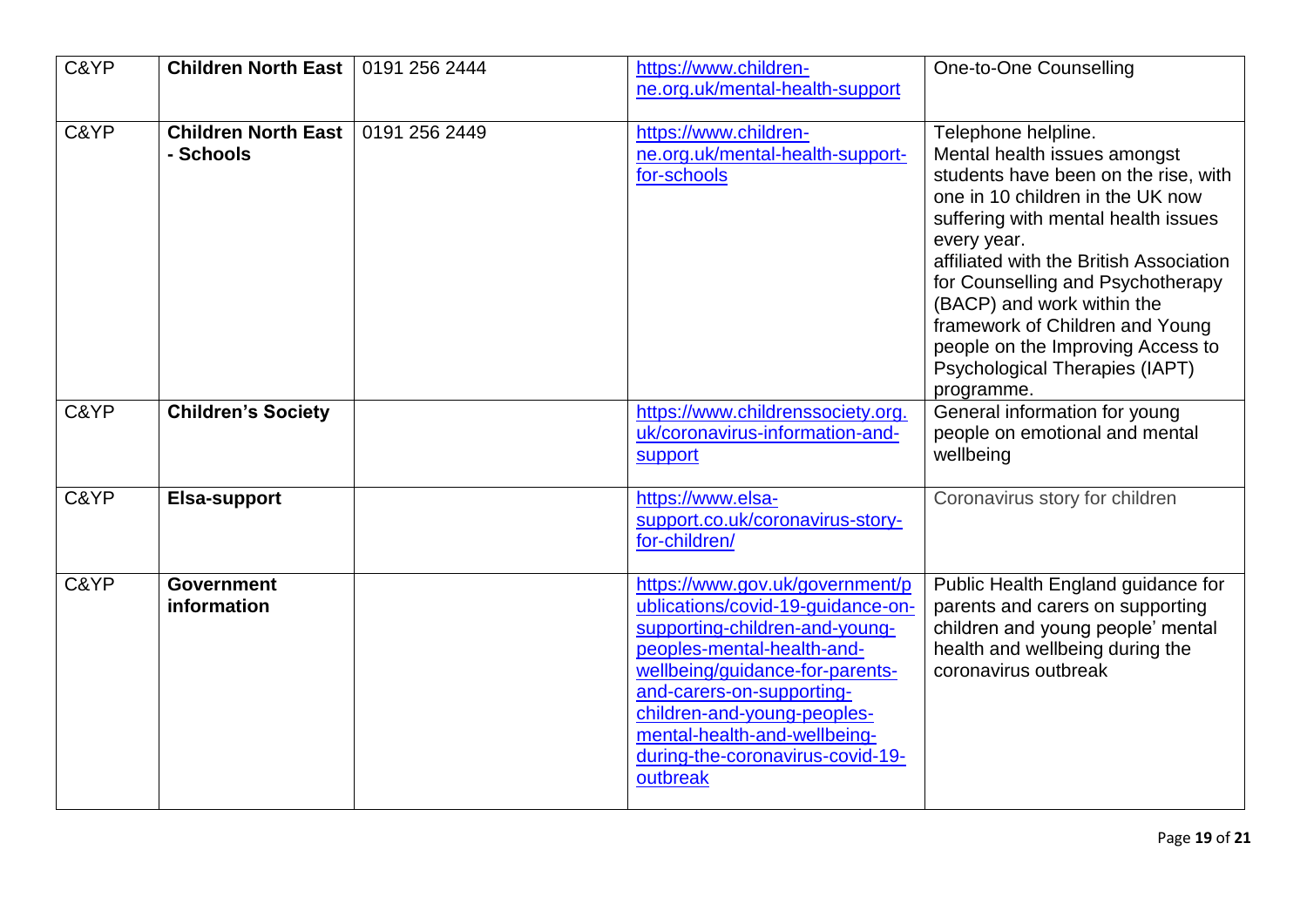| C&YP<br>C&YP | <b>Healios</b><br>Kooth                |                                                                                                                             | https://www.healios.org.uk/servic<br>es/thinkninja1<br>https://www.kooth.com/                                                                                                                                                                                                                                       | Self-help knowledge and skills to<br>children and young people (10-18<br>years old) who maybe experiencing<br>increased anxiety and stress during<br>the crisis.<br>Free, safe and anonymous online<br>support for young people      |
|--------------|----------------------------------------|-----------------------------------------------------------------------------------------------------------------------------|---------------------------------------------------------------------------------------------------------------------------------------------------------------------------------------------------------------------------------------------------------------------------------------------------------------------|--------------------------------------------------------------------------------------------------------------------------------------------------------------------------------------------------------------------------------------|
| C&YP         | <b>Mindheart</b>                       |                                                                                                                             | https://www.mindheart.co/descar<br>gables                                                                                                                                                                                                                                                                           | Short online book to support and<br>reassure our children, under the age<br>of 7, regarding the COVID-19. This<br>book is an invitation for families to<br>discuss the full range of emotions<br>arising from the current situation. |
| C&YP         | <b>PAPYRUS</b>                         | Phone: HOPELINEUK 0800<br>068 4141 (Monday to Friday,<br>10am to 10pm, and 2pm to<br>10pm on weekends and bank<br>holidays) | Website: www.papyrus-uk.org                                                                                                                                                                                                                                                                                         | Young suicide prevention society                                                                                                                                                                                                     |
| C&YP         | Place2be                               |                                                                                                                             | https://www.place2be.org.uk/abo<br>ut-us/news-and-<br>blogs/2020/march/coronavirus-<br>information-for-children/                                                                                                                                                                                                    | Guide to helping parents answer<br>questions from their children and to<br>support family wellbeing                                                                                                                                  |
| C&YP         | <b>Public Health</b><br><b>England</b> |                                                                                                                             | https://www.gov.uk/government/p<br>ublications/covid-19-quidance-on-<br>supporting-children-and-young-<br>peoples-mental-health-and-<br>wellbeing/guidance-for-parents-<br>and-carers-on-supporting-<br>children-and-young-peoples-<br>mental-health-and-wellbeing-<br>during-the-coronavirus-covid-19-<br>outbreak | Public Health England guidance for<br>parents and carers on supporting<br>children and young people' mental<br>health and wellbeing during the<br>coronavirus outbreak                                                               |